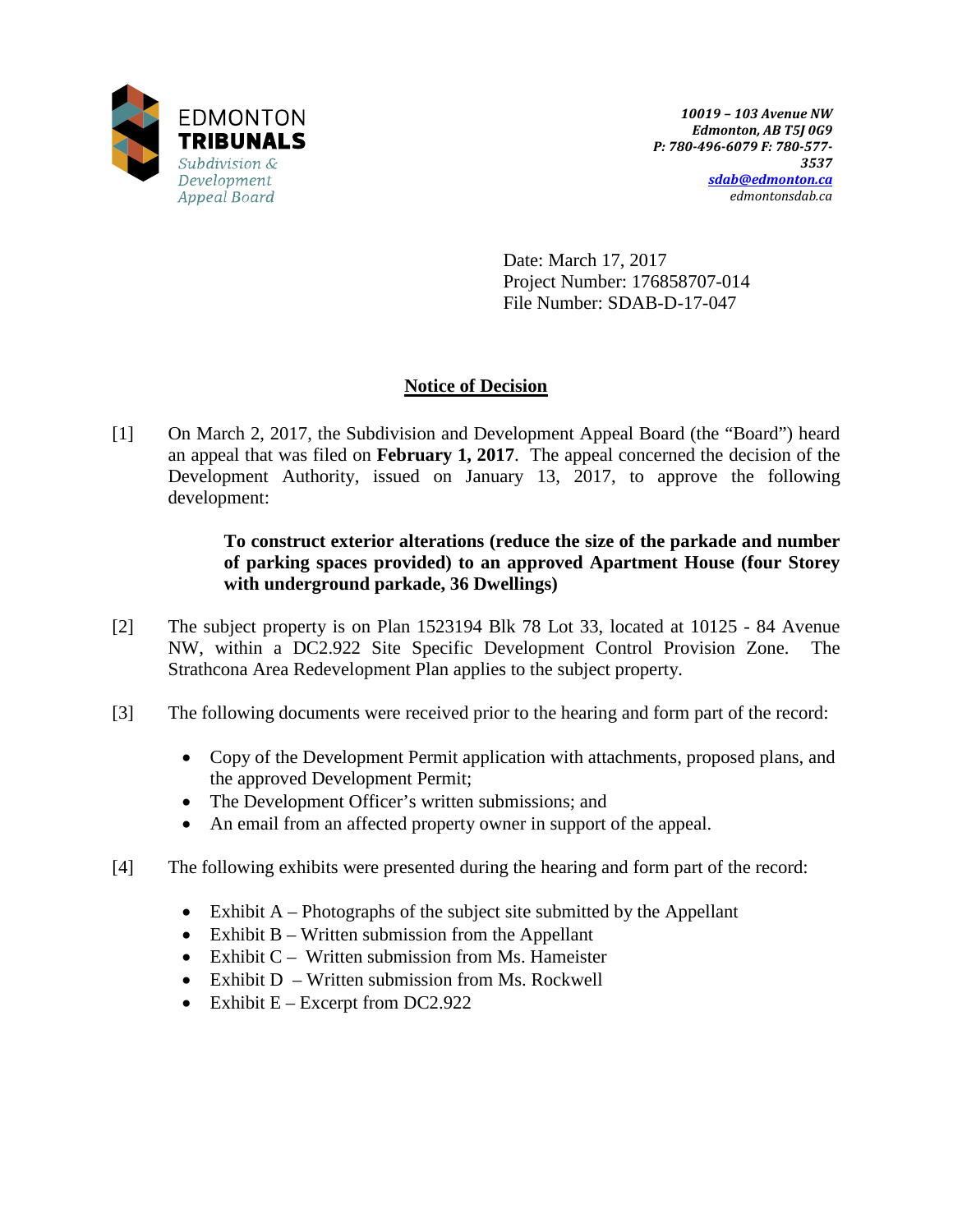## **Preliminary Matters**

- [5] At the outset of the appeal hearing, the Presiding Officer confirmed with the parties in attendance that there was no opposition to the composition of the panel.
- [6] The Presiding Officer outlined how the hearing would be conducted, including the order of appearance of parties, and no opposition was noted.
- [7] The appeal was filed on time, in accordance with Section 686 of the *Municipal Government Act*, R.S.A 2000, c. M-26 (the "*Municipal Government Act*").
- [8] The Presiding Officer explained to the parties that this site is zoned DC2 Site Specific Development Control Provision. City Council has taken special control of the site. The Board's authority is limited under Section 641(4)(b) of the *Municipal Government Act*, which states:

Despite section 685, if a decision with respect to a development permit application in respect of a direct control district, is made by a development authority, the appeal is limited to whether the development authority followed the directions of council, and if the subdivision and development appeal board finds that the development authority did not follow the directions it may, in accordance with the directions, substitute its decision for the development authority's decision.

The Presiding Officer directed all parties to make submissions to the Board with regards to how the Development Officer did or did not follow the directions of Council.

### **Summary of Hearing**

- *i) Position of the Appellant, Mr. S. Hesse:*
- [9] Mr. Hesse resides next door to the subject site.
- [10] The Development Authority has relied upon reports from Bunt & Associates and Transportation Services to justify granting a variance in the minimum required number of parking spaces for this four storey Apartment building.
- [11] This development was proposed to the community in August, 2015 and presented to City Council in October 2015 with the provision that the required parking would meet the regulations. At a further community meeting in February 2016 and another meeting with City Council in April 2016 parking was being provided to comply with the requirements. The provision of sufficient parking was used by Sustainable Development as a reason to recommend this development.
- [12] The developer is now claiming that the project requires less parking when it is too late for the community or Council to respond.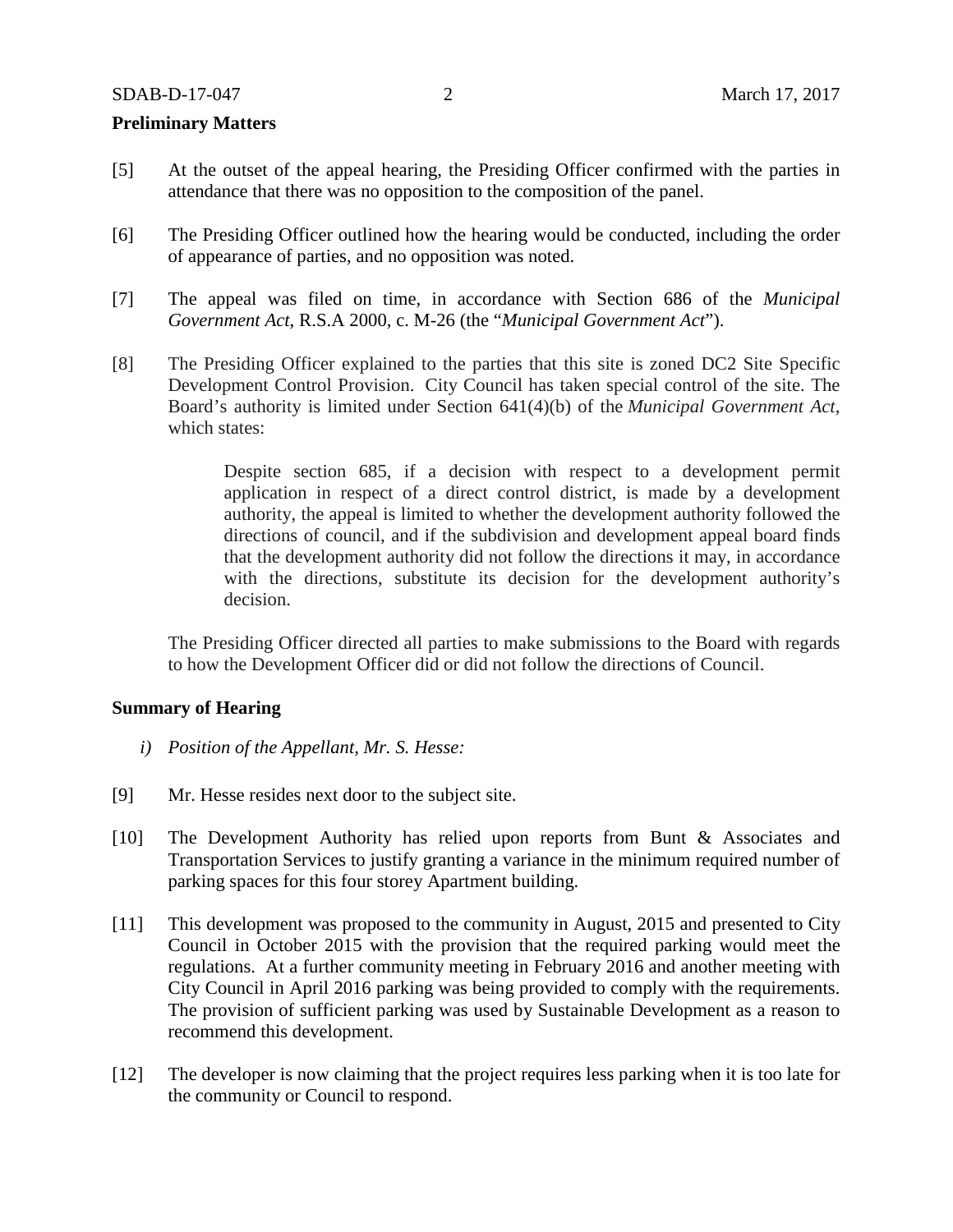- [13] It was his opinion that the Development Officer did not have an adequate reason to grant a variance for this development. The reason used was that reducing the size of the excavation would give the two most southern trees a better chance of survival.
- [14] He referenced a Site Plan and photographs marked Exhibit "A", to illustrate that one of the four trees to be protected, the tree closest to the alley has been cut down by the developer. All three of the remaining trees hug the property line and are very close to the excavation even in the revised parkade plan requiring a variance.
- [15] The location of the trees was accounted for in the original development permit and excavation was shifted away from the east property line to protect the trees.
- [16] The revised parkade plans do not change the excavation near the trees in any way until close to the south end of the site. The Development Officer has stated that allowing this variance only addresses reducing potential harm to the final two trees. A photograph was referenced to illustrate some of the impacts of the excavation on the remaining trees.
- [17] The proposed revision will reduce the excavation and parking from the south side of the development not the east side which is closer to the trees.
- [18] Photographs were referenced to illustrate that all of the trees have been affected by the excavation while only the "final two trees" were considered by the Development Officer.
- [19] It was his opinion that not only the final two trees create a physical restraint resulting in unnecessary hardship and practical difficulty when all of the trees abut the parkade.
- [20] The trees are being used as a reason to justify the parking variance.
- [21] The Bunt & Associates report is dated December 14, 2016, after the developers met with the community and City Council on two different occasions. The report describes the development as near a transit avenue but nothing has changed since 2015 and 2016 when the development was originally proposed.
- [22] Neither the Bunt & Associates report nor the report from Transportation Services provides any justification to grant a variance and as illustrated the fourth tree has been removed from the site.
- [23] Excavation that continues south according to the original development permit will provide the most protection for all of the trees.
- [24] If the developer was truly concerned about preserving the trees, parking would be moved away from the east property line instead of the south property line.
- [25] Preserving two trees when the DC2 required the protection of four trees cannot be used as justification to grant this variance.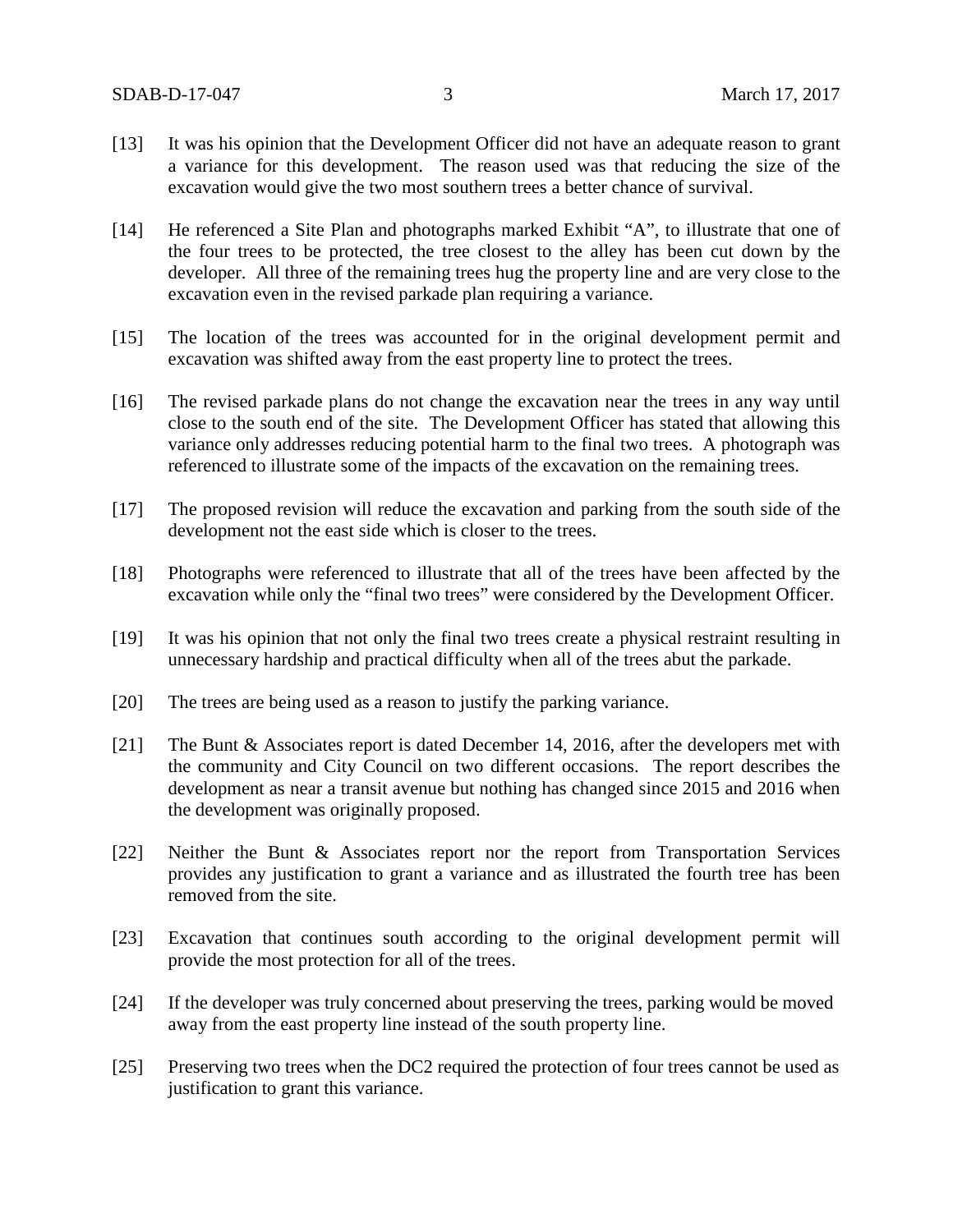- [26] The Development Officer did not follow the direction of Council because of his interpretation of variance power.
- [27] Mr. Hesse provided a written submission, marked Exhibit "B".
	- *ii) Position of Affected Property Owners in Support of the Appellant:*

*Ms. Hameister, provided a written submission marked Exhibit "C":*

- [28] The reduction in the required number of parking spaces will impact the neighbourhood.
- [29] They were always under the assumption that the developer would provide the required number of parking spaces. This is a way for the developer to decrease parking after the fact.
- [30] Reducing the parking spaces will result in a higher demand for street parking which will be detrimental to the community. Holy Trinity Church is located in close proximity to the subject site and offers many community activities including Scouts, Girl Guides and exercise classes.
- [31] Allowing a variance in parking will set a precedent for other new developments in this neighbourhood.

*Ms. Rockwell, representing the Strathcona Community League, Civics & Planning Committee, provided a written submission marked Exhibit "D":*

- [32] All of the parties appearing today are local residents with direct knowledge of the subject site and the proposed development.
- [33] On August 20, 2015 City planners and the developer attended a community meeting and heard that parking was a major concern for the community around this particular site. Parking was identified as a major concern and obstacle from the very conception of this development.
- [34] The City and the developer promised that parking was not going to be an issue because the required number of parking stalls would be provided.
- [35] Parking was never identified as an issue at the subsequent meetings held with the developer and City Council.
- [36] The community also expressed concern that the rezoning would allow the construction of apartments instead of townhouses.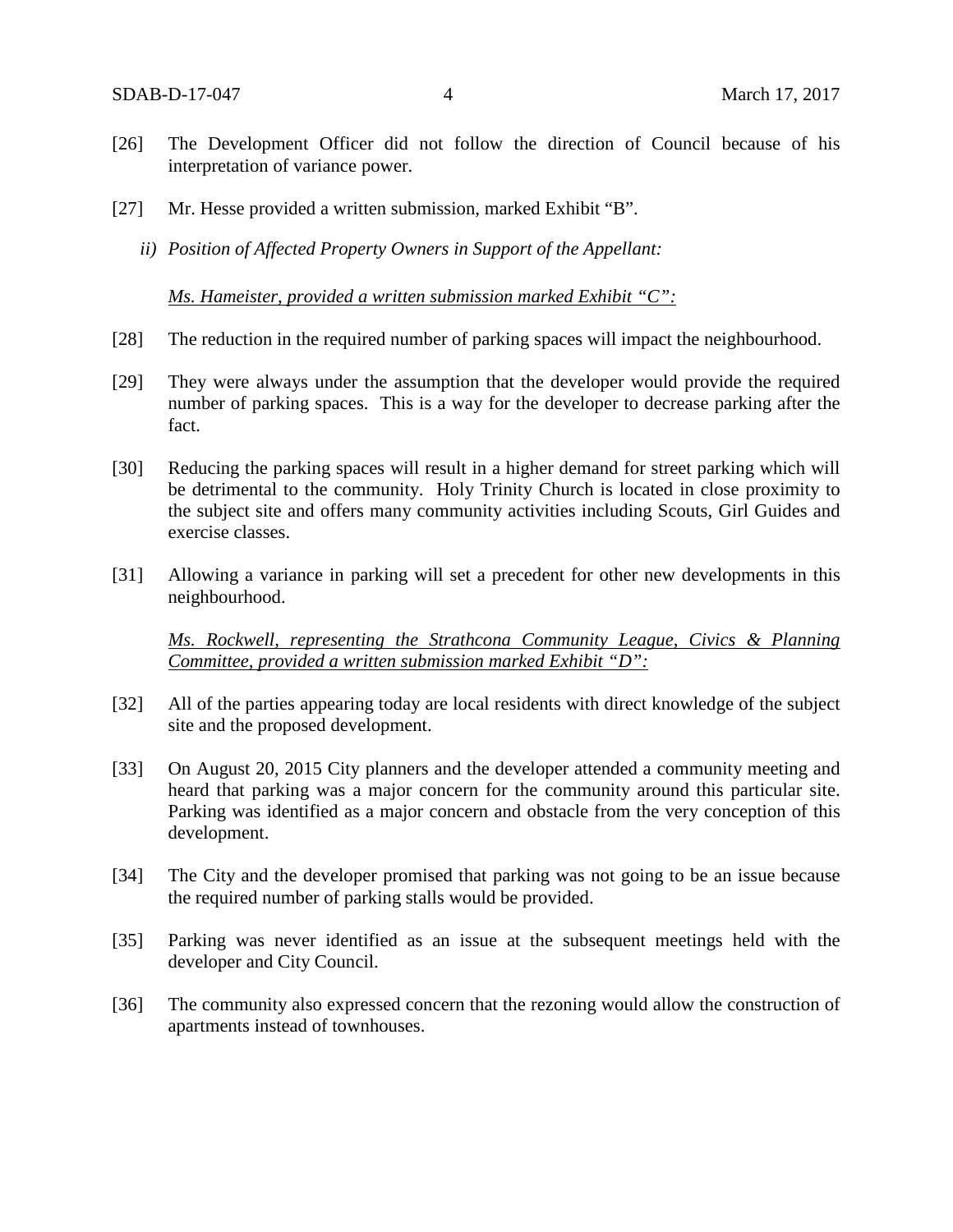- [37] When the original development was appealed in November 2016, it came to the community's attention that 54 parking spaces may not be enough because of the proposed one bedroom units with "dens". It was suggested that additional parking spaces may be required. This alerted the developer and the Development Officer that 54 parking spaces may not be adequate.
- [38] The development permit approved by the City reduces the number of parking spaces by 12 resulting in approval for 42 parking spaces, instead of the promised 54 parking spaces.
- [39] Reducing the required parking goes against the wishes of City Council and neighbourhood residents. It also does not comply with the Area Redevelopment Plan to encourage the provision of adequate accessible parking for new development.
- [40] Ms. Rockwell provided the following responses to questions:
	- a) She disagreed with the findings of the Parking Study that adequate street parking is available on 84 Avenue.
	- b) The subject site is located in close proximity to a Church and people attending the church, the Farmers' Market and other community activities park use the street parking on 84 Avenue.
	- c) The subject site is not located near an LRT station and 82 Avenue is two blocks away.
	- d) Promises were made by the developer and City Council that the parking requirements for this development would be met.
	- e) It was their assumption that 54 parking spaces would be provided.
	- *iii) Position of the Development Officer, Mr. A. McLellan:*
- [41] The application proposes to construct exterior alterations (reduce the size of the parkade and number of parking spaces provided) to an approved Apartment House (four-storey with underground parkade, 36 Dwellings).
- [42] Apartment Housing is an allowable Listed Use within the DC2.922 Site Specific Development Control Provision.
- [43] A variance was granted reducing the number of accessory vehicular parking spaces to 42 from the required 54 parking spaces.
- [44] It was his opinion that the requested variance is in keeping with the intentions of City Council as provided in the Direct Control Zone. Section 720.3(3) of the *Edmonton Zoning Bylaw* states that "all regulations in the *Edmonton Zoning Bylaw* shall apply to development in Direct Control Provision, unless such regulations are specifically excluded or modified in the Direct Control Provision".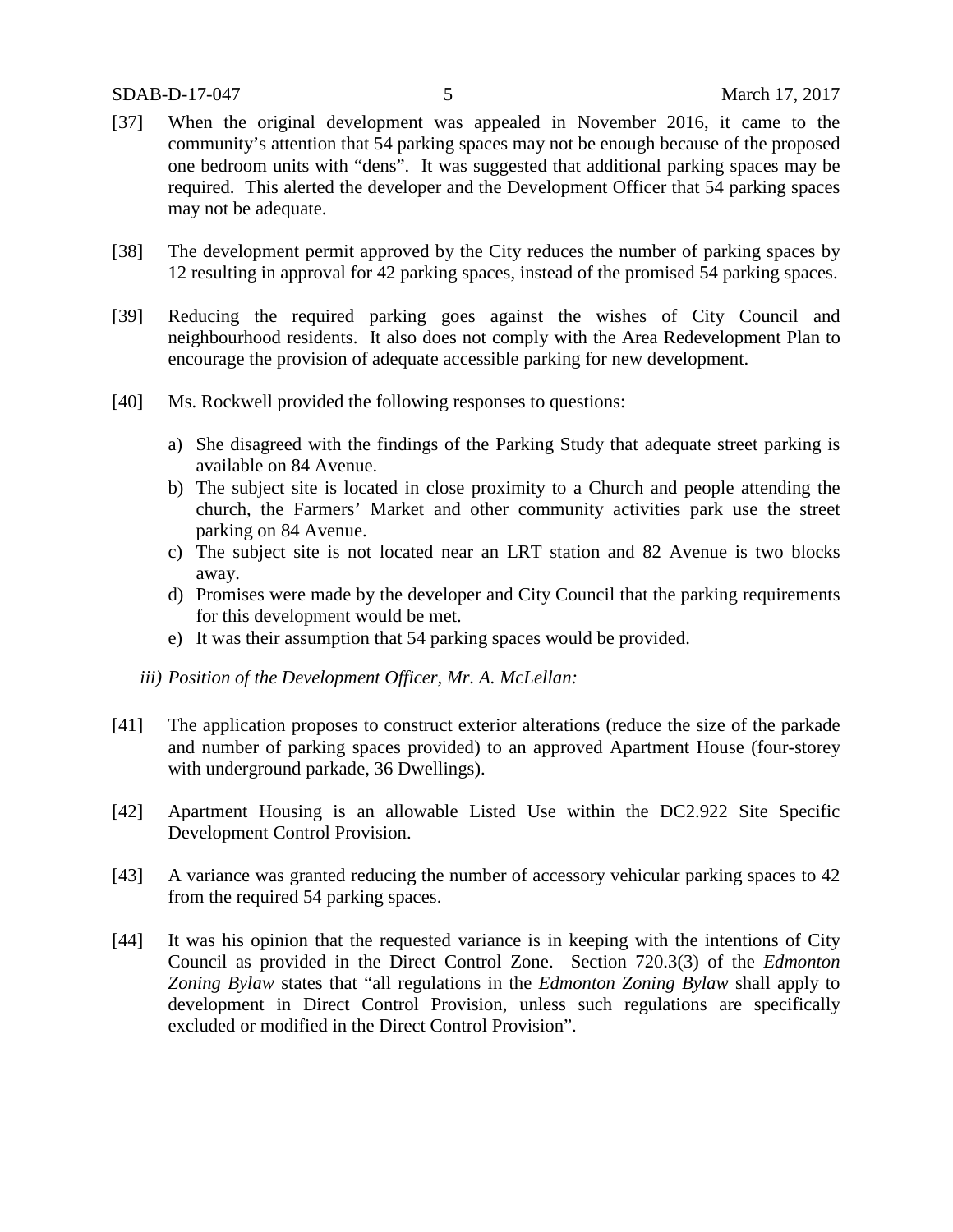- [45] Section 54.1 and 54.2, Schedule 1(A), regulates the requirements for accessory vehicular parking for this type of development. The Direct Control Zone does not specifically exclude or modify these regulations.
- [46] Section 54.1(2)(g) states:

"The Development Officer may use their variance power to relax the vehicular parking requirements in Schedule 1, the Bicycle Parking requirements in Schedule 2 and the loading requirements in Schedule 3, however, such a variance shall only be considered in cases where the nature of the Use, the size of the Site, or other physical constraints result in a situation where the requirements cannot be met on-site without unnecessary or practical difficulties."

- [47] Section 922.7(a)(v) of the Direct Control Zone requires the protection and retention of four existing trees on site. After the more detailed construction and excavation planning occurred, the project landscape architect found that reducing the size of the parkade excavation would give the two most southern trees located in the southeast corner of the site a better chance of survival because it would have less impact on the root system than the previously approved plan.
- [48] It was therefore his opinion that the requirements of Section  $922.7(a)(v)$  to preserve and protect these trees created a physical constraint because the required number of parking spaces could not be met on the site without unnecessary hardship or practical difficulty. If the trees were damaged or destroyed by excavation the intent of Council in the Direct Control Zone would not be followed. It was his opinion that approving a reduction in the size of the parkade reduced the likelihood of that occurring.
- [49] He was not aware that the fourth tree identified on the original plans had been removed by the developer. Removal of this tree is a violation of the DC2 Zone and does not comply with the intent of City Council or the original approval and the City Enforcement Branch will be asked to inspect the site.
- [50] In addition to considering the practical hardship for the Applicant, he also considered the impact of granting the variance on neighbouring residents and the community.
- [51] Mr. McLellan provided the following responses to questions:
	- a) The four trees located on the east side of the property are Manitoba Maples.
	- b) The DC2 regulations outline how the trees are to be protected.
	- c) The proposed revision to the parkade is on the south side of the subject lot.
	- d) This will change the proximity of the parkade wall to the two southernmost trees and provide more protection.
	- e) The proposed reduction in the size of the parkade results in a reduction of 12 parking spaces.
	- f) The Parking Study and the response from Transportation Services support the reduction in parking because of the nature of the development and surrounding area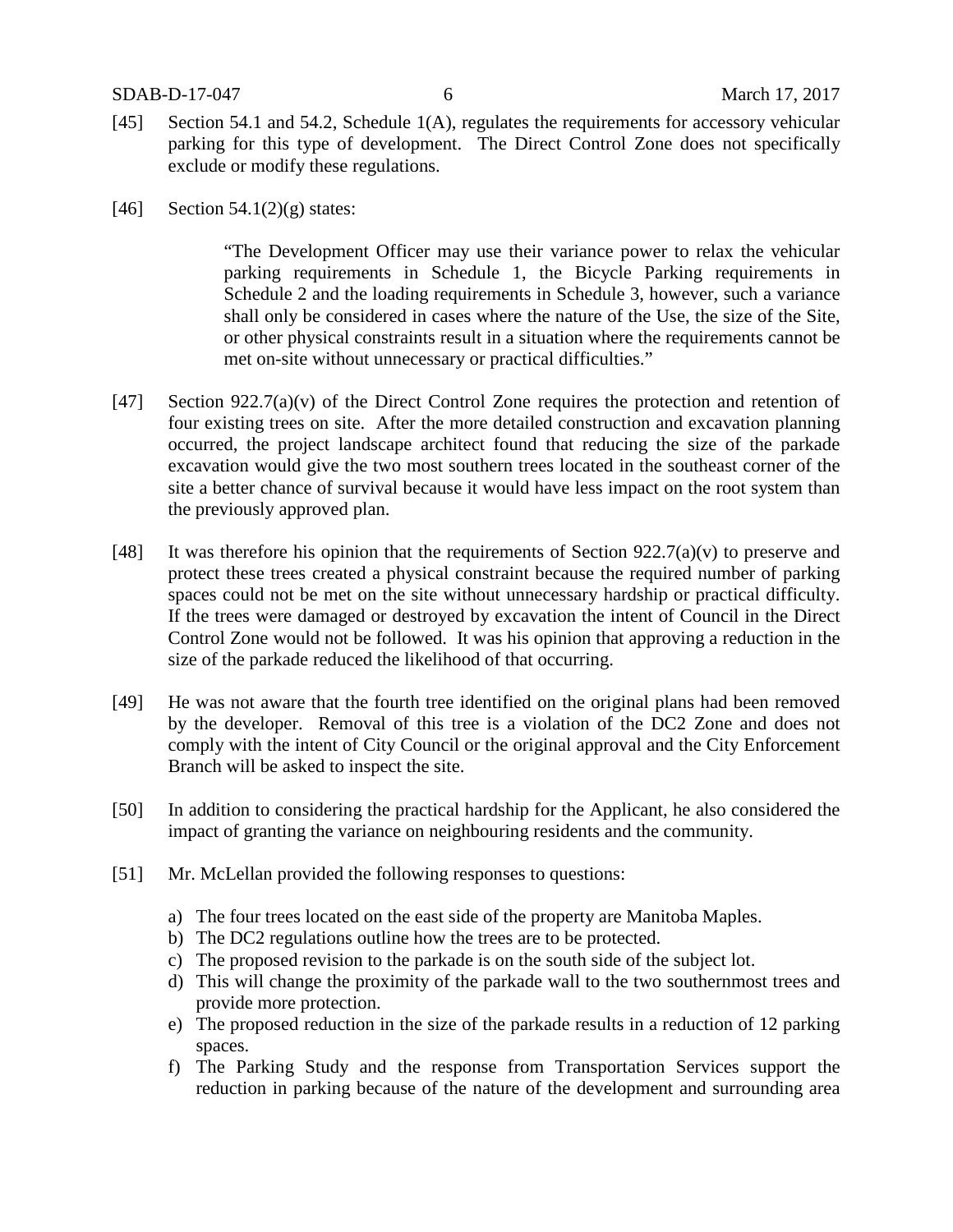as well as close proximity to transit and active modes of infrastructure which will influence transportation activity associated with the development.

- g) A combination of onsite, on-street and other off-site parking spaces are available in the area and are anticipated to be adequate to support the parking demands associated with the proposed development with the reduced number of on-site parking spaces.
- h) It was his opinion that special event parking cannot be considered because these activities are temporary.
- i) Transportation Services and the findings of the Parking Study both concur that 54 parking spaces will not be required for the proposed development.
- j) The proposed "dens" are not considered when calculating the required number of parking spaces.
- k) Removal of the fourth tree on site is an enforcement issue which is outside the purview of the Board.
- l) His first consideration was whether or not the direction of Council was followed, second was whether or not there was a physical hardship for the developer and the third consideration was the impact of the proposed development on neighbouring property owners.
- *iv) Position of the Respondent, Ms. N. Kilmartin, representing the Respondent, Kennedy:*
- [52] It was the opinion of the project landscape architect that reducing the size of the proposed parkade supports the survivability of the third and fourth trees on the subject site.
- [53] The fourth tree in the southeast corner of the subject site had to be removed to accommodate the installation of a transformer. However, the developer will replace that tree with a large tree that will be planted in a location to support the provision of a landscape buffer on the east property line.
- [54] The proposed revision to the parkade supports the survivability of the three existing trees as well as the new tree that will be planted in the southeast corner of the site.
- [55] A problem came to light during the preparation of the detailed design drawings. Every attempt was made to provide a landscape buffer for privacy and to allow sunlight penetration to neighbouring properties.
- [56] The proposed landscape plan can be enhanced to address the concerns of the Appellant.
- [57] It was her opinion that the required 100 metre distance to a transit avenue is quite limited. There are nine bus stops located within blocks of the subject site and the site is only two blocks north of Whyte Avenue.
- [58] Several studies have been conducted in this neighbourhood and the findings indicate that 42 percent of residents use alternate forms of transportation. The parkades of other new developments in this area are half empty because residents do not require the parking spaces.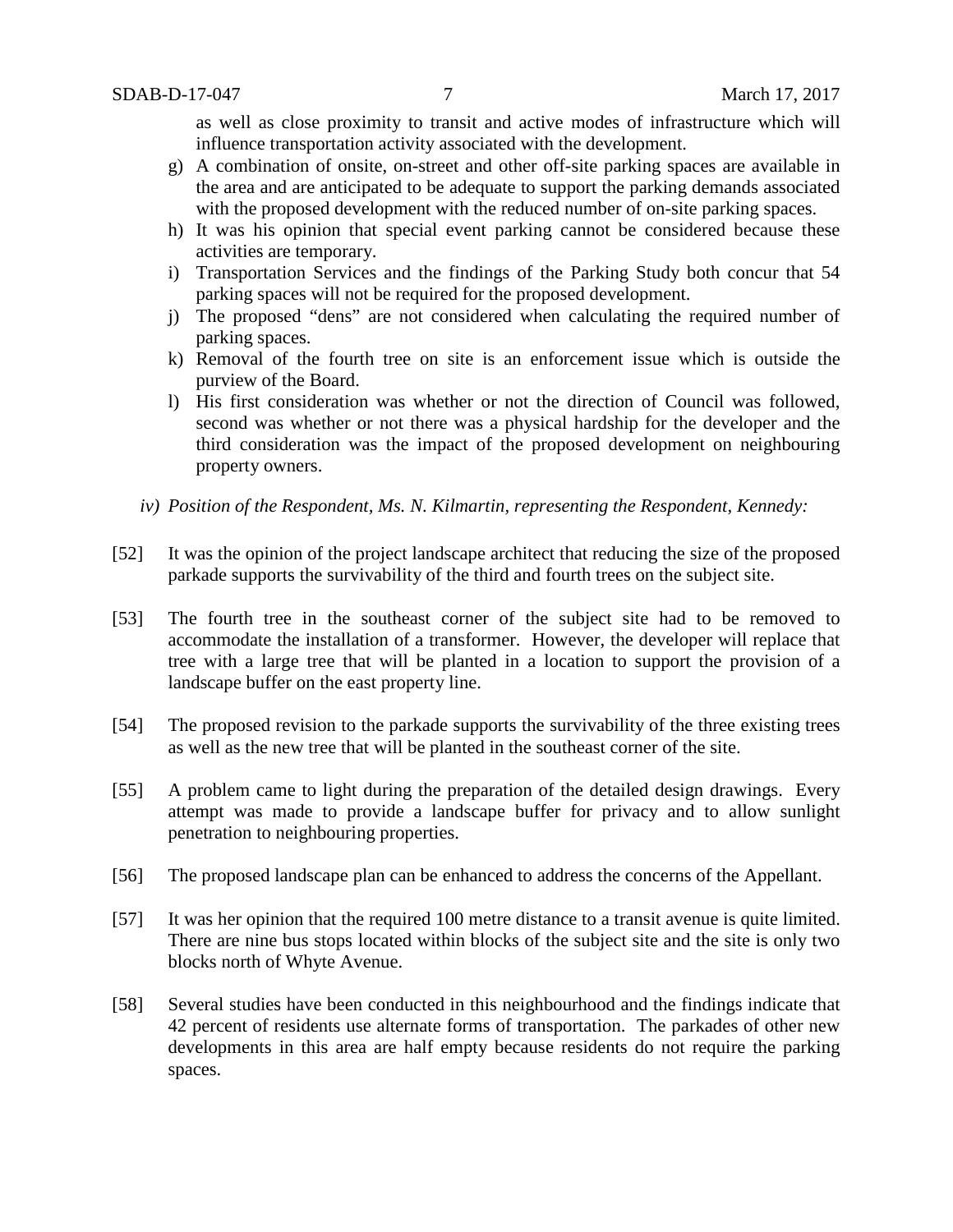- [59] An excerpt from DC2.922, marked Exhibit "E" was referenced to illustrate that the proposed development is proposing seven family oriented units. Even with the proposed reduction in parking, six of those dwellings could have two vehicles.
- [60] People choose to live in this neighbourhood because it is walkable.
- [61] The findings of the Parking Study and Transportation Services were relied on.
- [62] The trees have been shored and boxed based on the advice of the project landscape architect in order to retain a landscape buffer.
- [63] Ms. Kilmartin provided the following information in response to questions:
	- a) The proposed revision removes 12 parking spaces by reducing the size of the parkade on the south side of the subject site.
	- b) The site has already been excavated to accommodate the proposed revision.
	- c) The original plan required excavation to the south property line.
	- d) The hardship for the developer to develop the parkade as originally planned is the extra costs associated with the provision of the 12 parking spaces.
	- e) This issue came to light during the preparation of the detailed design drawings which were not completed when the DC2 Zone was approved.
	- f) The tree in the southeast corner of the site was removed to accommodate a transformer but a new tree will be planted with the consultation of a landscape architect.
	- g) The third tree on the east property line has been boxed and shored as per the direction of a landscape architect.
	- h) Eliminating 12 parking spaces on the south side of the parkade has nothing to do with the retention of the trees. She conceded that the same outcome could have been achieved by eliminating two parking spaces on the east side of the proposed parkade.
	- i) No matter which plan is approved, the appearance of the development will not change along the south property line.
	- *v) Rebuttal of the Appellant*
- [64] From the outset of this development, the developer and the City have always indicated that the parking requirements of the DC2 Zone would be met. The Sustainable Development Department supported the proposed rezoning because the parking requirements of the *Edmonton Zoning Bylaw* had been met.
- [65] He questioned the removal of the fourth tree from the southeast corner of the site because it would have been the tree with the best chance of survival.

## **Decision**

[66] The appeal is **ALLOWED** and the decision of the Development Authority is **REVOKED**.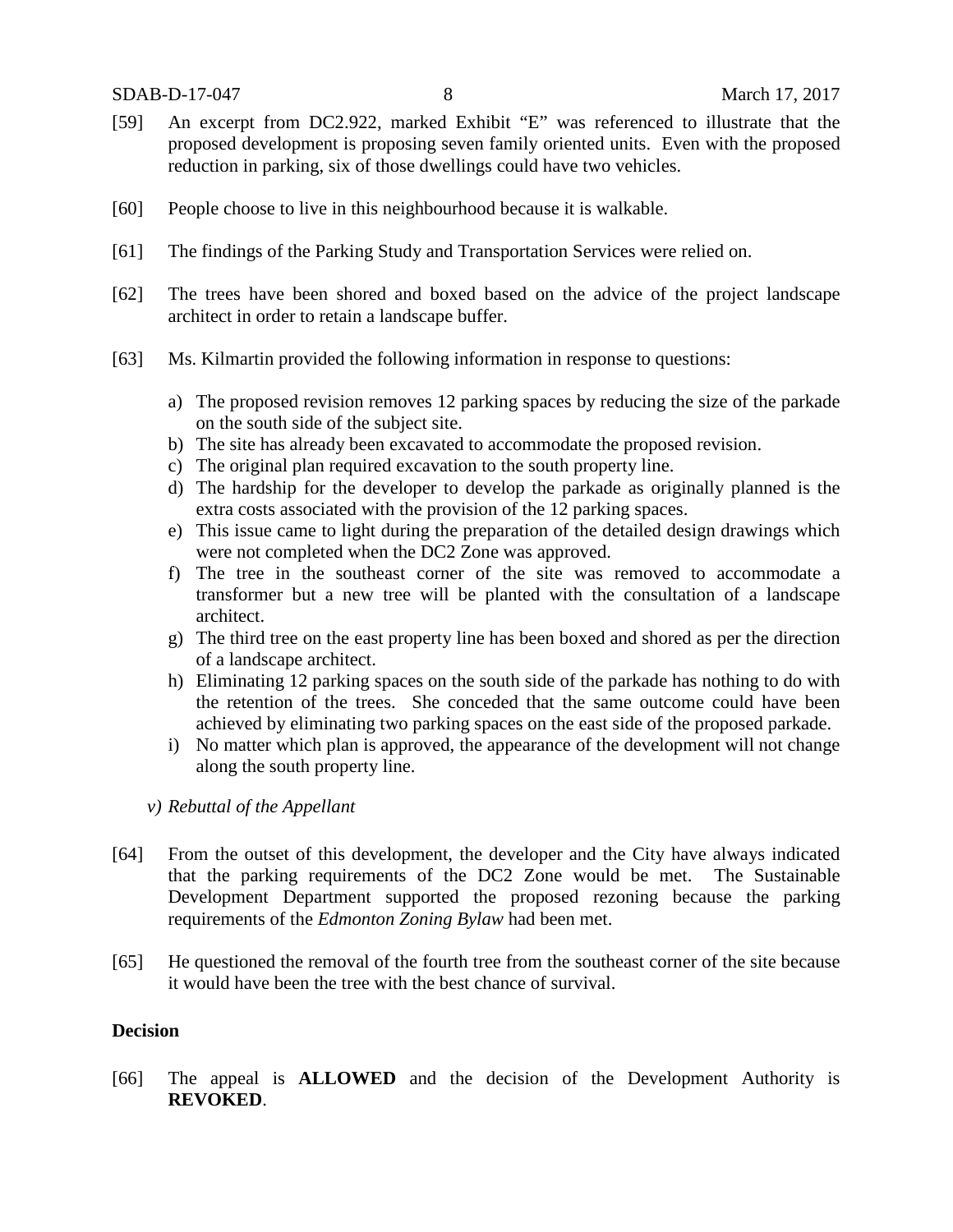### **Reasons for Decision**

- [67] Section 641(4)(b) of the *Municipal Government Act* states, "if a decision with respect to a development permit application in respect of a direct control district is made by a development authority, the appeal is limited to whether the development authority followed the directions of council, and if the subdivision and development appeal board finds that the development authority did not follow the directions it may, in accordance with the directions, substitute its decision for the development authority's decision."
- [68] Section 922.7(a)(v) of the Direct Control Provision requires the protection and retention of four existing trees on site.
- [69] Documentation submitted with the original Development Permit application detailed the methodology and steps taken to preserve the four existing trees on site with the full excavation of the parkade. However, the Respondent determined from more detailed construction and excavation planning that reducing the size of the parkade excavation would give the two trees in the southeast corner of the site a better chance of survival because the parkade excavation would impact root systems less than the original parkade layout. The Development Authority therefore concluded that the requirement of Section  $922.7(a)(v)$  to preserve and protect these trees created a physical constraint to provide the required number of on-site parking spaces and that it could not be met without unnecessary hardship or practical difficulty for the developer.
- [70] The Board notes, based on a review of the photographic evidence provided that the fourth tree, located in the southeast corner of the site, has been removed. However, this matter is outside the purview of the Board. The Development Officer advised that he was not aware that the fourth tree had been removed from the site when reviewing this development permit application. Although the decision may not have changed, having this information would have impacted his review of the application.
- [71] Section 54.1(2)(g) of the *Edmonton Zoning Bylaw* states that "the Development Officer may use their variance power to relax the vehicular parking requirements in Schedule 1, the Bicycle Parking requirements in Schedule 2 and the loading requirements in Schedule 3, however such a variance shall only be considered in cases where the nature of the Use, the size of the Site, or other physical constraints result in a situation where the requirements cannot be met on site without unnecessary hardship or practical difficulties"
- [72] The Board finds that the Development Authority did not follow the direction of Council because physical constraints did not result in a situation where the requirements for this development could not be met on-site without unnecessary hardship or practical difficulties. Based on a review of the proposed revisions, the evidence of the Appellant and the other affected property owners who attended the hearing, the proposed revisions to the parkade are substantially located on the south side of the subject site, not the east side of the site where the trees are located. Therefore, the Board finds that the proposed reduction in the size of the parkade and the reduction in parking spaces for the most part does not have an impact on the trees that were to be left in place as required in the DC Provision pursuant to Section  $922.7(a)(v)$ . Therefore the Board finds that the justification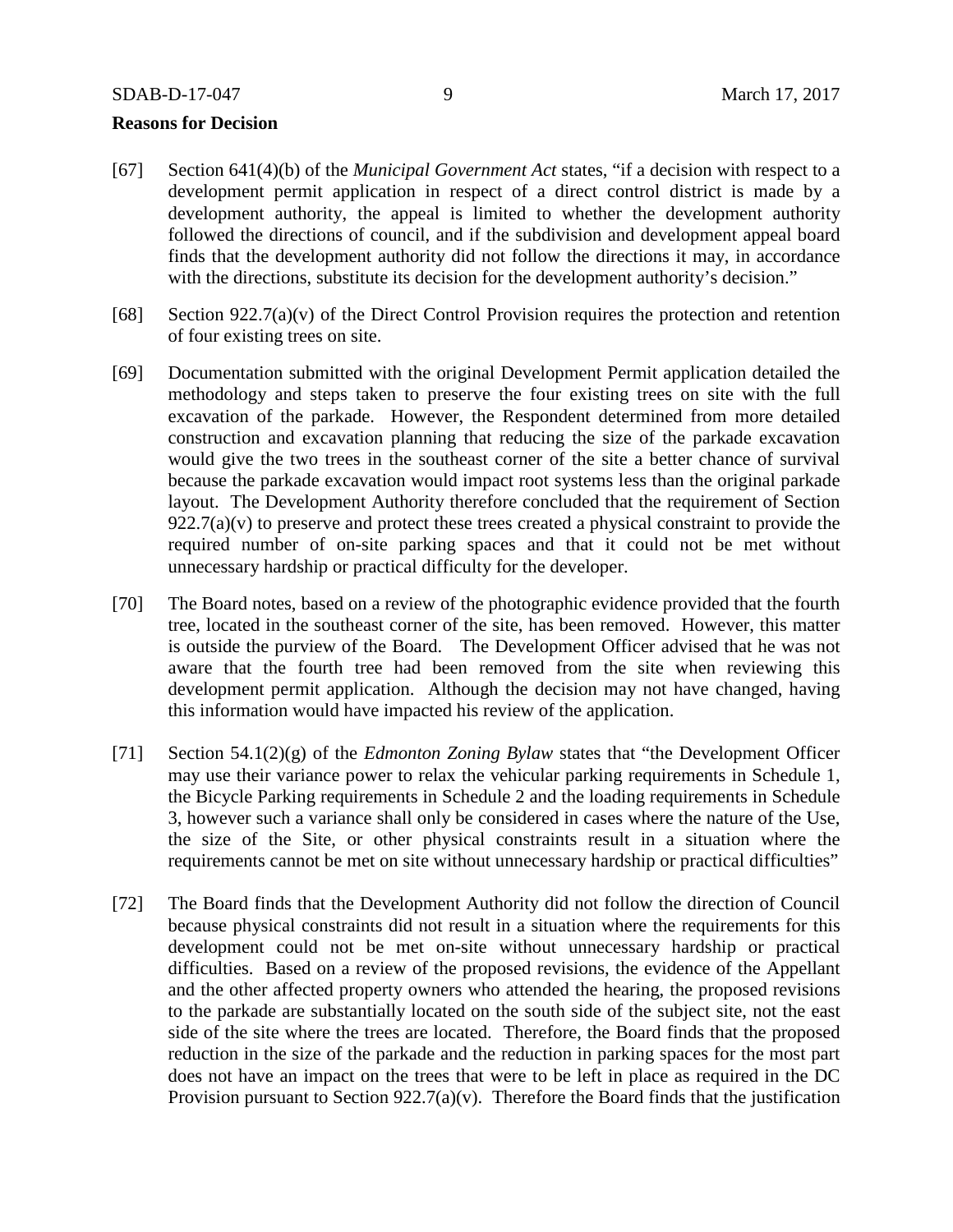for granting the variance for parking by the Development Officer does not create unnecessary hardship or practical difficulties for the Applicant as defined in Section 641(4)(b) of the *Municipal Government Act*.

- [73] Pursuant to section 641(4)(b) of the *Municipal Government Act*, if the Board finds that the development authority did not follow the directions it may, in accordance with the directions, substitute its decision for the development authority's decision.
- [74] The proposed development is a revision to four storey Apartment House which is a listed Use in the DC2.922 Site Specific Development Control Provision.
- [75] The Board has not granted a variance to Section 54.2, Schedule 1(A) of the *Edmonton Zoning Bylaw* for the following reasons:
	- a) Certain findings of the Parking Study are based on calculations that the subject site being located within 100 metres of a Transit Avenue. However, the subject site is located beyond 100 metres from a Transit Avenue and therefore those findings do not apply.
	- b) The Board notes that Transportation did not oppose the variance but provided no specific reasons for their conclusion and imposed conditions should this application had been approved.
	- c) The Appellant and three other affected property owners attended the hearing in opposition to the proposed revisions and reduction in the number of parking spaces. In addition, one neighbour sent in a letter in support of the appeal.
	- d) Although not a statutory requirement, the Respondent did not provide community consultation to support the proposed revisions.
	- e) There were no letters of support received and no one attended in support of the proposed development.
	- f) The Board accepts the evidence of the parties that there are already parking constraints in the area.
	- g) Based on the evidence provided, the primary reason for the proposed revisions is based on economic impacts for the developer which is not a planning principle that can be considered by the Board.
- [76] Based on the above, the Board finds that the proposed development will unduly interfere with the amenities of the neighbourhood and materially interfere with or affect the use, enjoyment and value of neighbouring parcels of land.

Mr. V. Laberge, Presiding Officer Subdivision and Development Appeal Board

Board members in attendance: Ms. P. Jones, Ms. G. Harris, Mr. A. Nagy, Ms. K. Thind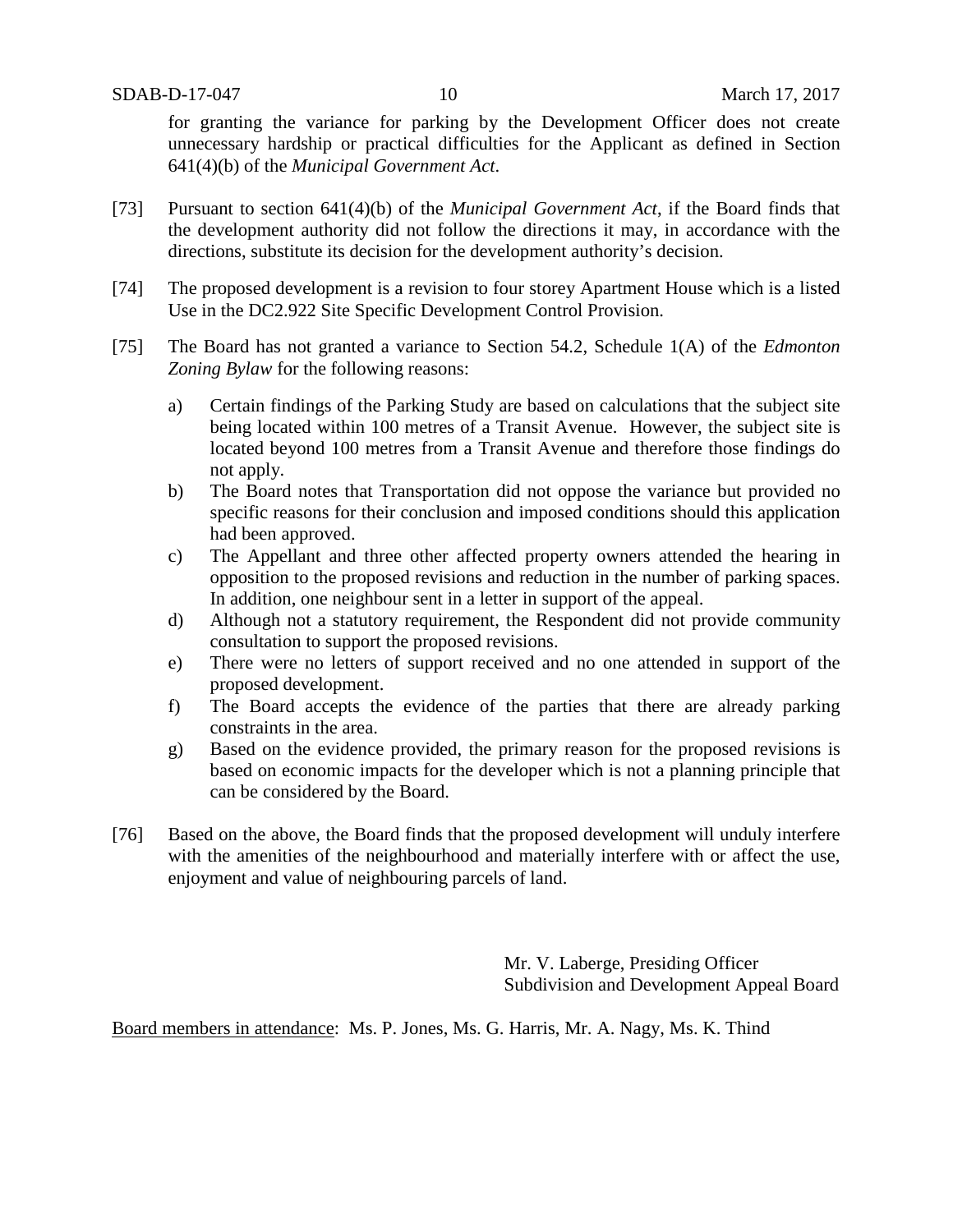## **Important Information for the Applicant/Appellant**

- 1. This decision may be appealed to the Alberta Court of Appeal on a question of law or jurisdiction under Section 688 of the *Municipal Government Act*, RSA 2000, c M-26. If the Subdivision and Development Appeal Board is served with notice of an application for leave to appeal its decision, such notice shall operate to suspend the Development Permit.
- 2. When a decision on a Development Permit application has been rendered by the Subdivision and Development Appeal Board, the enforcement of that decision is carried out by the Sustainable Development Department.

*NOTE: The City of Edmonton does not conduct independent environmental checks of land within the City. If you are concerned about the stability of this property for any purpose, you should conduct your own tests and reviews. The City of Edmonton, when issuing a development permit, makes no representations and offers no warranties as to the suitability of the property for any purpose or as to the presence or absence of any environmental contaminants on the property.*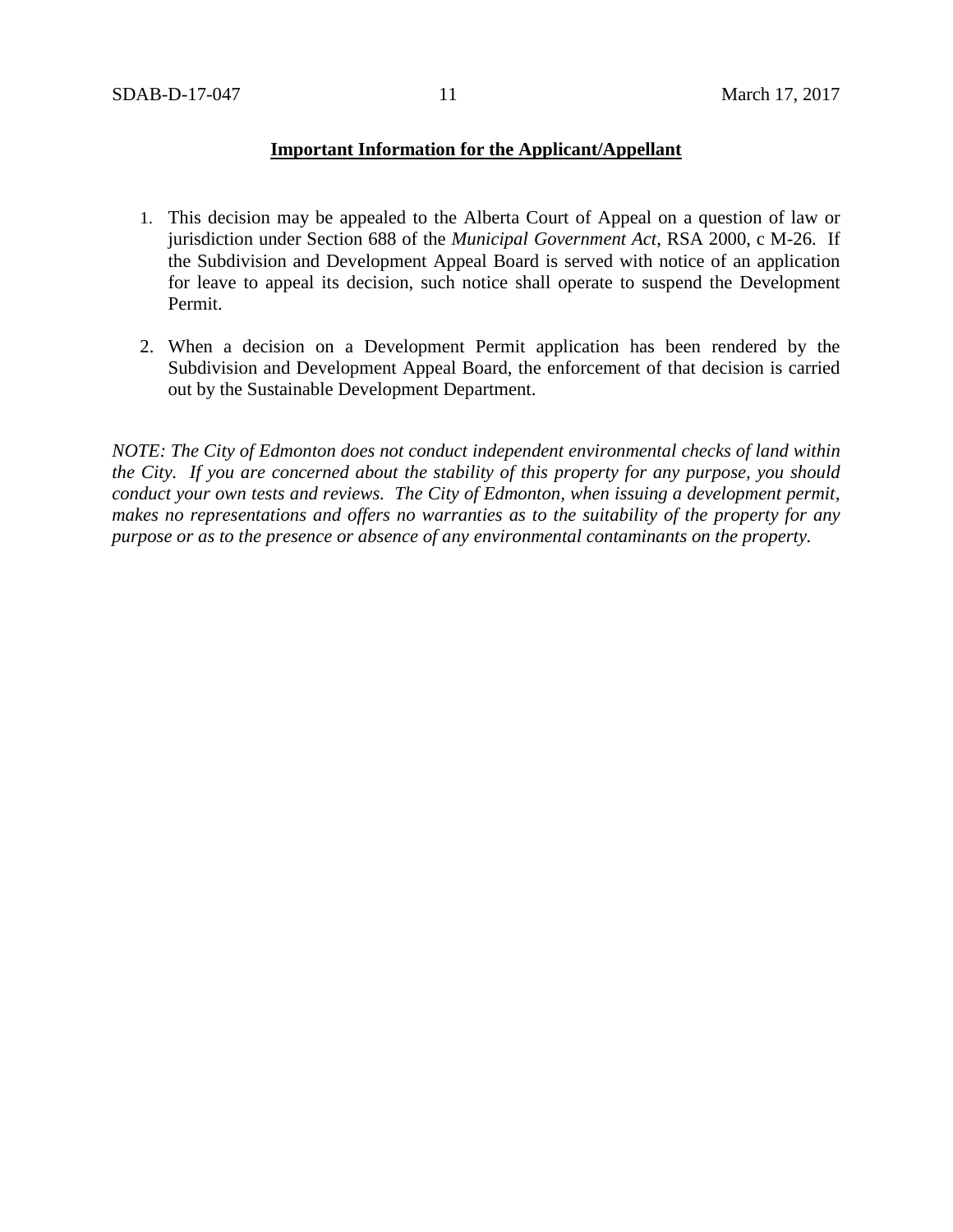

Date: March 17, 2017 Project Number: 226112420-001 File Number: SDAB-D-17-048

# **Notice of Decision**

[1] On March 2, 2017, the Subdivision and Development Appeal Board (the "Board") heard an appeal that was filed on **February 6, 2017**. The appeal concerned the decision of the Development Authority, issued on January 16, 2017, to approve the following development:

# **To operate a Major Home Based Business. (Bed and Breakfast - LAMAR GWALTNEY)**

- [2] The subject property is on Plan 1320860 Blk X Lot 10B, located at 9629 84 Avenue NW, within the RF2 Low Density Infill Zone.
- [3] The following documents were received prior to the hearing and form part of the record:
	- Copy of the Development Permit application with attachments and the approved Development Permit; and
	- The Development Officer's written submissions.
- [4] The following exhibits were presented during the hearing and form part of the record:
	- Exhibit  $A W$ ritten submission from the Appellant

## **Preliminary Matters**

- [5] At the outset of the appeal hearing, the Presiding Officer confirmed with the parties in attendance that there was no opposition to the composition of the panel.
- [6] The Presiding Officer outlined how the hearing would be conducted, including the order of appearance of parties, and no opposition was noted.
- [7] The Presiding Officer informed the parties present that the Appellant had been contacted and advised that he would not be attending the hearing. He instructed the Board to proceed with the hearing based on his written reasons for appeal which included concerns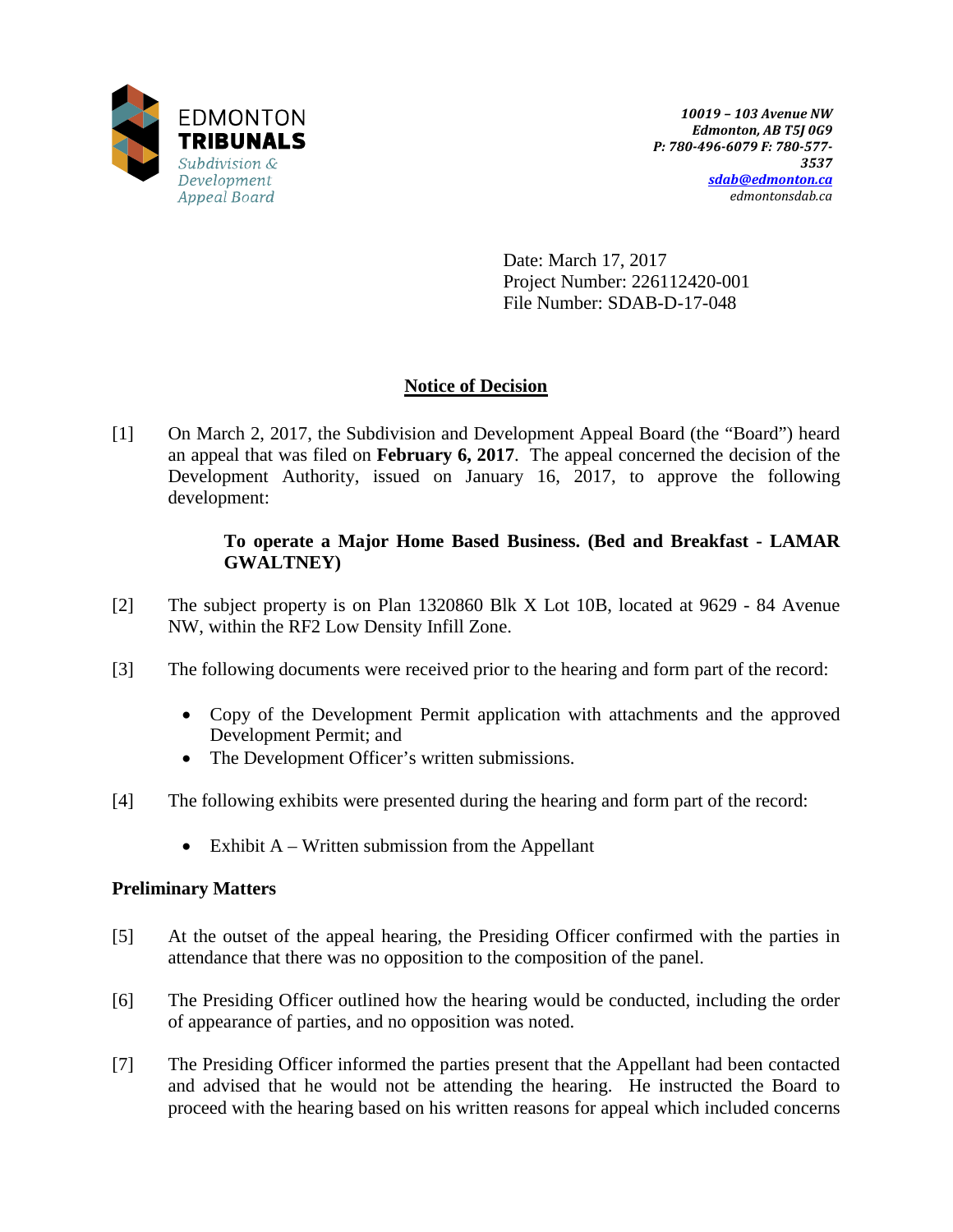regarding the negative impacts of this type of commercial use in a residential neighbourhood, specifically increased traffic, parking and safety concerns as a result of strangers coming into the neighbourhood.

### **Summary of Hearing**

- *i) Position of the Development Officer, Mr. J. Angeles:*
- [8] Mr. Angeles consented to allow the Board Officer to access notification information on the POSSE computer system. It was clarified by the Board Officer that approval of the development permit was published in the newspaper on January 24, 2017. The appeal was filed on time, in accordance with Section 686 of the *Municipal Government Act*, R.S.A 2000, c. M-26 (the "*Municipal Government Act*").
- [9] The proposed development is a Discretionary Use in the RF2 Zone that complies with all of the development regulations, with the exception of the minimum required number of parking spaces. The application was approved with a variance of one parking space.
- [10] Mr. Angeles provided the following responses to questions:
	- a) The Bed and Breakfast will operate from an approved Secondary Suite in the basement of this house.
	- b) There are two bedrooms to accommodate a maximum of four guests.
	- c) The Bed and Breakfast can be used for short or long term rentals depending on the needs of the guests.
	- d) The Secondary Suite has a separate entrance.
	- e) There are three parking spaces at the rear of the property, two inside the garage and one on the side of the garage.
	- f) The Bed and Breakfast has two bedrooms and therefore requires two parking spaces.
	- *ii) Position of the Respondent, Mr. L. Gwaltney:*
- [11] Mr. Gwaltney provided a written submission, marked Exhibit "A", which included photographs of the house and the Secondary Suite that is used for the Bed and Breakfast.
- [12] He and his partner advertise this Bed and Breakfast on Airbnb as well as three other properties that they own in B.C. and Costa Rica. His partner has been designated as a Superhost for Airbnb. Superhosts are experienced hosts who provide a shining example for other hosts and extraordinary experiences for their guests.
- [13] Mr. Gwaltney referenced some of the comments provided by their guests contained in his written submission. The majority have provided a 4.9 rating which he noted is almost perfect.
- [14] They make every attempt to preserve the character of the neighbourhood and encourage guests to participate in community activities.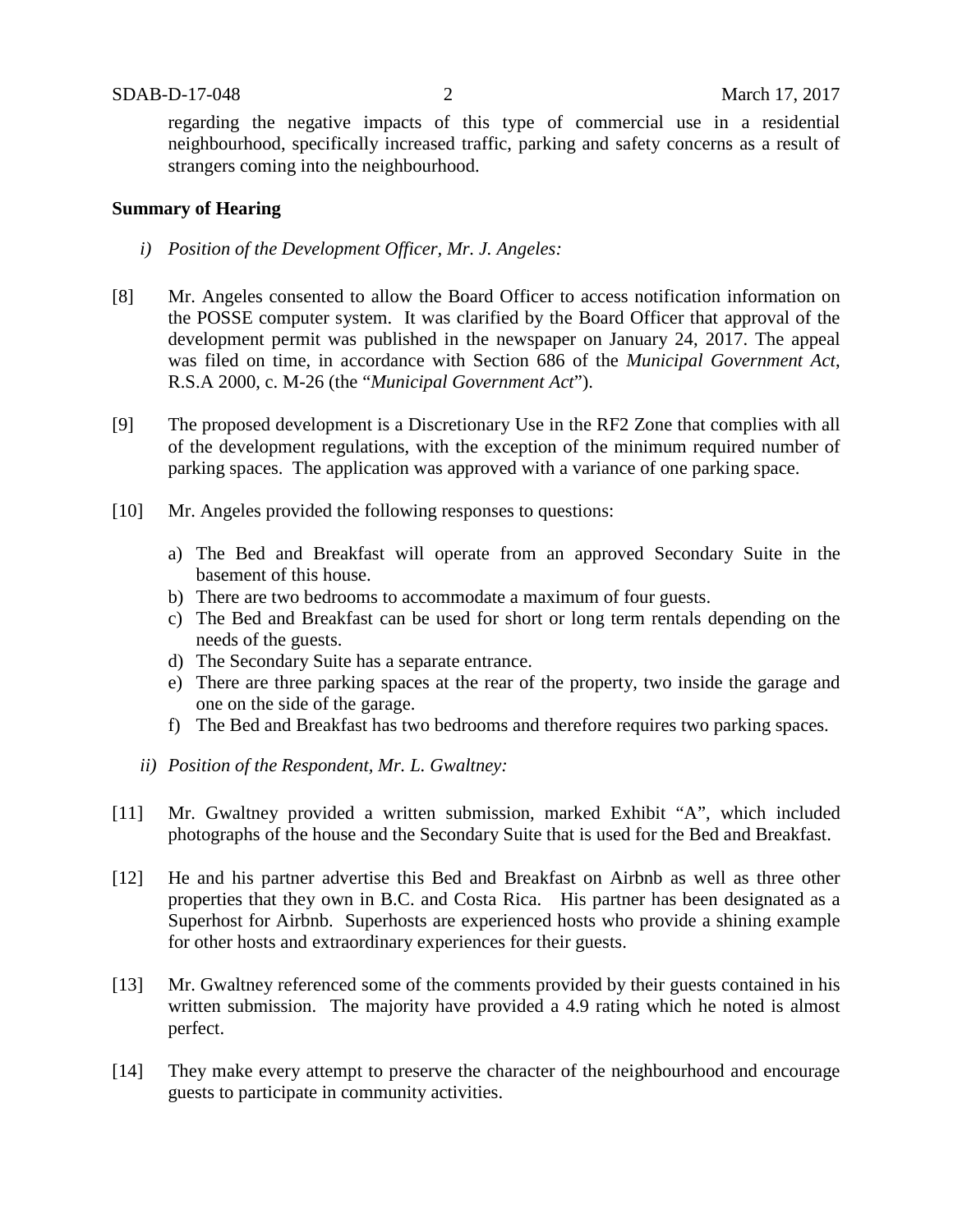- [15] All of their guests are screened. The Bed and Breakfast operation satisfies all of the requirements for an Airbnb. The house manual contains all of the rules to be followed by their guests. They want to ensure that there are no noise complaints or disturbances for their neighbours.
- [16] They take pride in their rental and want to present Edmonton and its neighbourhoods in a different light than a hotel and provide a different experience for their guests.
- [17] Their personal vehicles are always parked at the rear of the property. There is one additional parking space at the rear for their guests. Guests are always asked to park their vehicles directly in front of their house so as not to inconvenience their neighbours.
- [18] Mr. Gwaltney provided the following responses to questions:
	- a) He and his family reside on the main floor of this house.
	- b) There are two bedrooms in the basement. There is a separate kitchen.
	- c) Their Nanny cleans the Bed and Breakfast rooms between guests.
	- d) The majority of their guests only have one vehicle.
	- e) Both bedrooms are rented to one family group at a time.
	- f) The bedrooms are rented approximately 60 to 70 percent of the time and of that time approximately 50 to 60 percent of the time both rooms are rented.

## **Decision**

- [19] The appeal is **DENIED** and the decision of the Development Authority is **CONFIRMED**. The development is **GRANTED** as approved by the Development Authority, subject to the following **CONDITIONS**:
	- 1. The business owner must live at the site. The business must be secondary to the residential use of the building and shall not change the residential character of the Dwelling or Accessory Building;
	- 2. There shall be no exterior display or advertisement other than an identification plaque or sign a maximum of 20 centimetres (8 inches) by 30.5 centimetres (12 inches) in size located on the Dwelling;
	- 3. The Major Home Based Business shall not generate pedestrian or vehicular traffic, or parking, in excess of that which is characteristic of the Zone in which it is located;
	- 4. The number of non-resident employees or business partners working on-site shall not exceed two at any one time;
	- 5. The number of visits associated with the business shall not exceed the number approved with this application;
	- 6. There shall be no outdoor business activities, or outdoor storage of material or equipment associated with the business;
	- 7. No offensive noise, odour, vibration, smoke, litter, heat or other objectionable effect shall be produced;
	- 8. The business use must maintain the privacy and enjoyment of adjacent residences and the characteristic of the neighbourhood;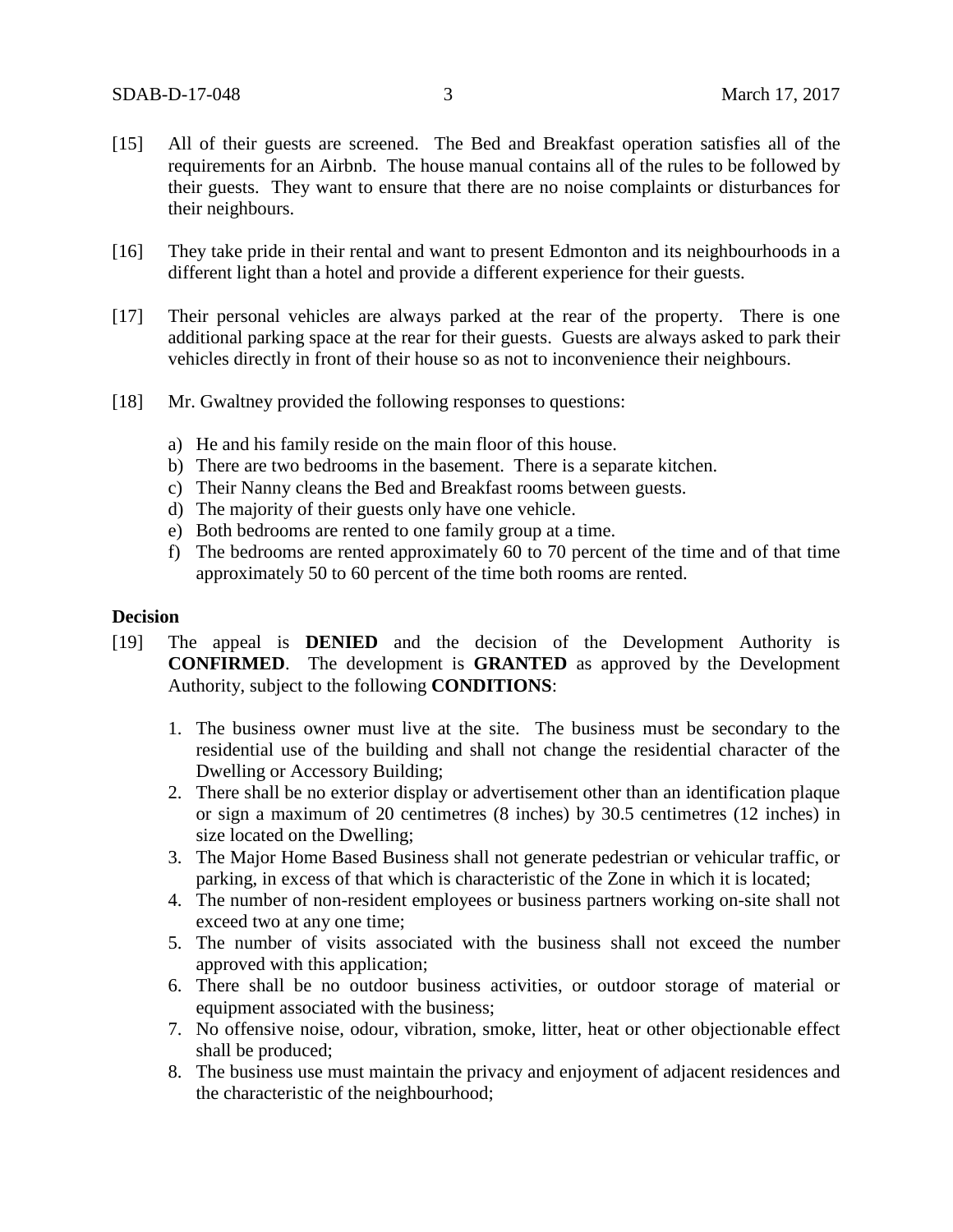- 9. All parking for the Dwelling and Home Based Business must be accommodated on site unless a parking variance has been granted for this Major Home Based Business;
- 10. This Development Permit may be cancelled at any time if the Home Based Business as stated in the Permit Details change;
- 11. This approval is for a five year period from the date of this decision. A new Development Permit must be obtained to continue to operate this business from this location. The Development Permit expires on March 17, 2022;
- 12. The number of temporary sleeping units for Bed and Breakfast on site shall not exceed two. Cooking facilities are prohibited within temporary sleeping units.

Notes:

- 1. This Bed and Breakfast operation is within the Secondary Suite. It shall not be shared with the Principal Dwelling.
- 2. The total maximum number of adults for this Bed and Breakfast operation is four.
- 3. An approved Development Permit means that the proposed development has been reviewed against the provisions of this Bylaw. It does not remove obligations to conform with other legislation, bylaws or land title instruments such as the *Municipal Government Act*, the *Edmonton Building Permit Bylaw* or any caveats covenants or easements that might be attached to the Sit.
- 4. This Development Permit is not a Business License.
- [20] In granting the development the following variance to the *Edmonton Zoning Bylaw* is allowed:
	- [1] The minimum allowable number of parking spaces of 4 as per Section 54.2 Schedule  $1(A)(3)$  and  $(8)(a)$  is varied to allow a deficiency of 1 space, thereby decreasing the minimum allowed to 3 parking spaces.

## **Reasons for Decision**

- [21] A Major Home Based Business (Bed and Breakfast) is a Discretionary Use in the RF2 Low Density Infill Zone.
- [22] The proposed Major Home Based Business (Bed and Breakfast) complies with all of the development regulations pursuant to Section 75 of the *Edmonton Zoning Bylaw* with the exception of a deficiency of one parking space.
- [23] The Board finds that the proposed Major Home Based Business (Bed and Breakfast) is reasonably compatible with the neighbourhood because the building was approved as a Single Detached House with a separate approval for a Secondary Suite. Two bedrooms in the Secondary Suite will be used as rental units for the Bed and Breakfast operation.
- [24] The Board is not persuaded on the basis of the evidence provided that the proposed development is not reasonably compatible with the neighbourhood.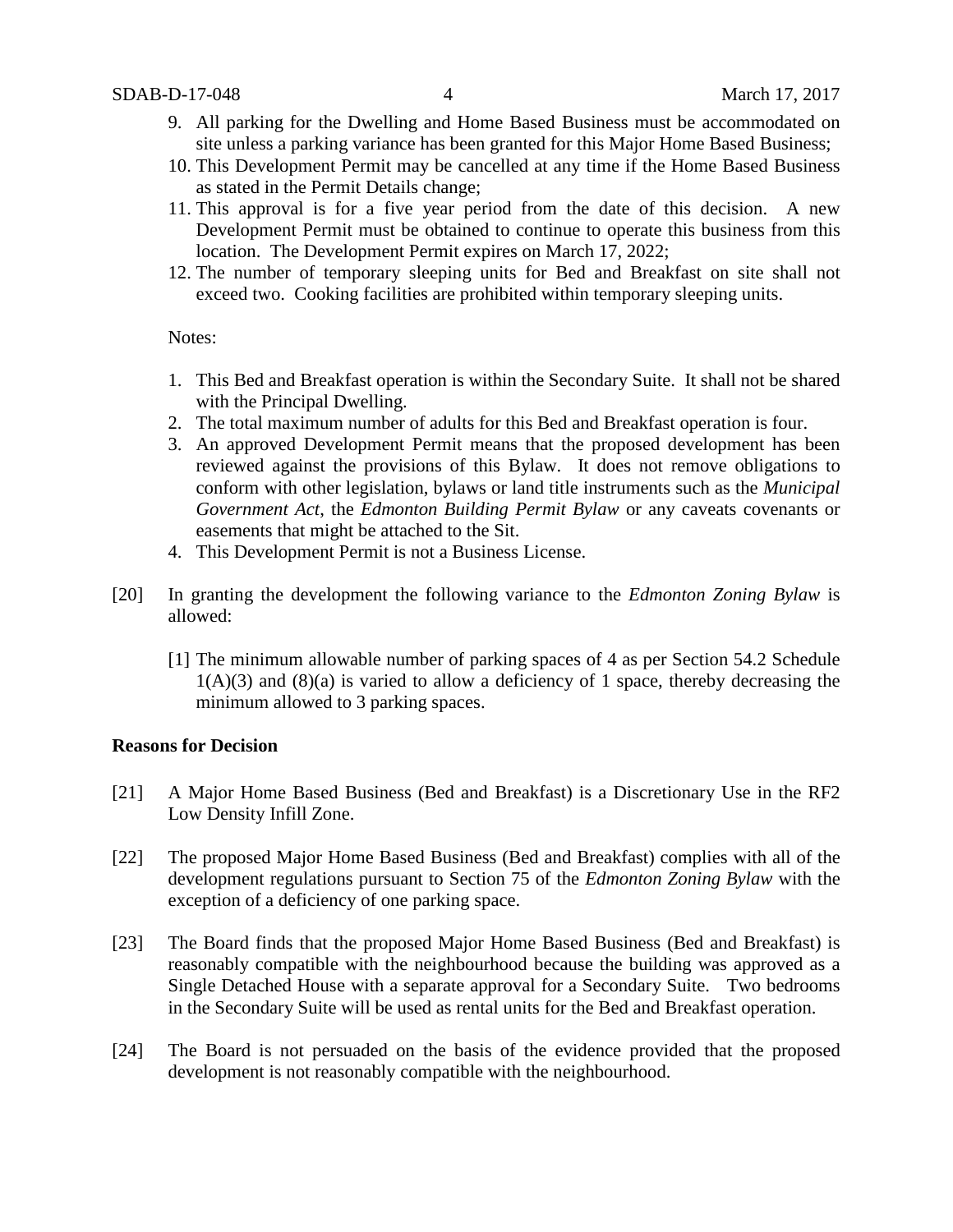- [25] The Board has granted the required parking variance for the following reasons:
	- a) Based on the evidence provided, the Board does not find that the proposed development, with a deficiency of one parking space, will impact on street parking in this neighbourhood.
	- b) The Board accepts the evidence of the Respondent that the occupancy rates for the Bed and Breakfast are between 60 and 70 percent of which approximately 80 percent of the occupancies are for both sleeping units.
	- c) The Board accepts the evidence provided by the Respondent that based on their experience, only one parking space is required by their guests the majority of the time.
	- d) Three onsite parking spaces provided are sufficient to serve the needs of the Bed and Breakfast operation without adversely affecting the neighbourhood.
- [26] For all of the above reasons, the Board finds that the proposed development is reasonably compatible with the neighbourhood and will not unduly interfere with the amenities of the neighbourhood nor materially interfere with or affect the use, enjoyment or value of neighbouring parcels of land.

Mr. V. Laberge, Presiding Officer Subdivision and Development Appeal Board

Board members in attendance: Ms. P. Jones, Ms. G. Harris, Mr. A. Nagy, Ms. K. Thind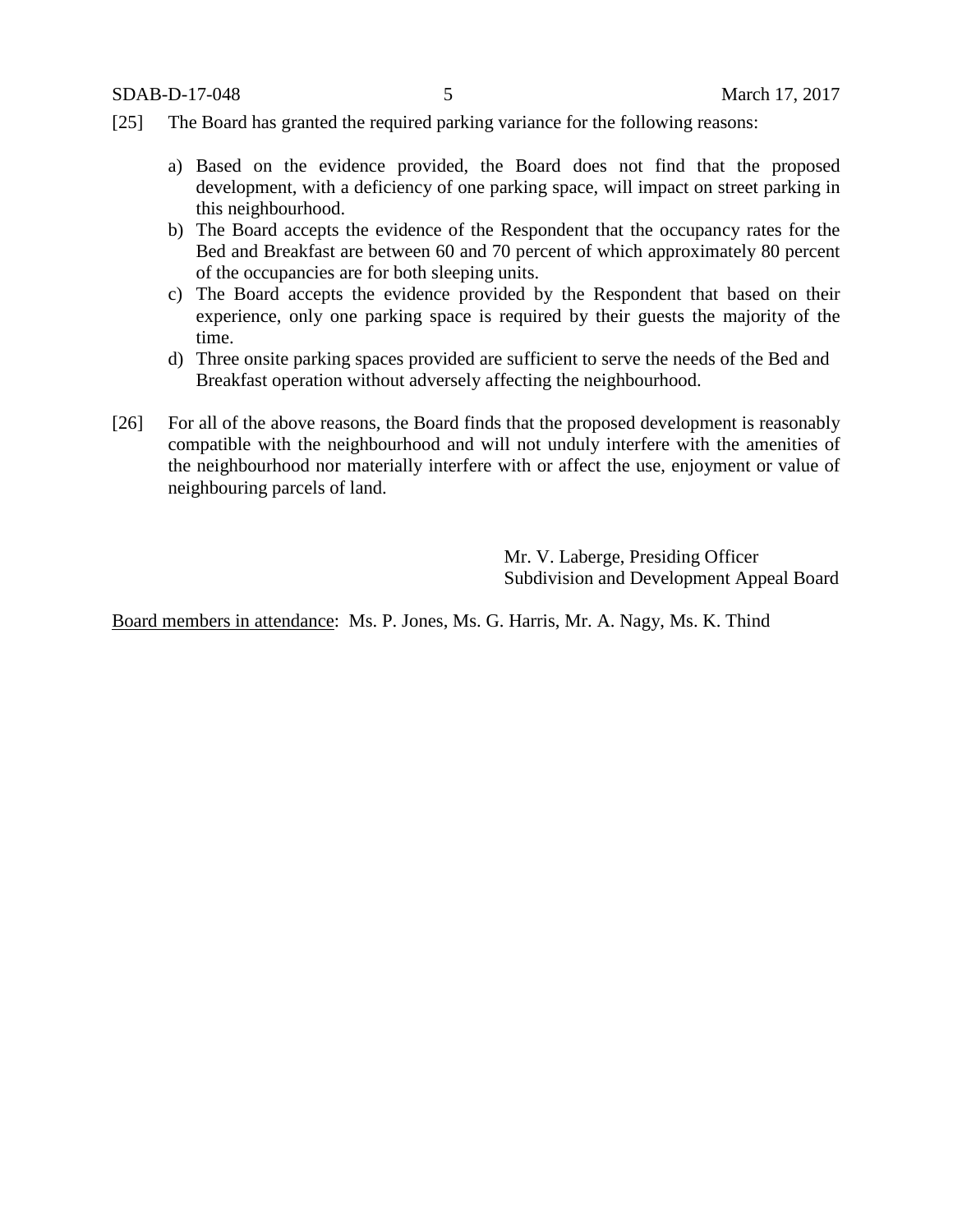# **Important Information for the Applicant/Appellant**

- 1. This is not a Business Licence. A Business Licence must be obtained separately from the Sustainable Development Department, located on the 2nd Floor, 10111 – 104 Avenue NW, Edmonton.
- 2. Obtaining a Development Permit does not relieve you from complying with:
	- a) the requirements of the *Edmonton Zoning Bylaw*, insofar as those requirements have not been relaxed or varied by a decision of the Subdivision and Development Appeal Board,
	- b) the requirements of the *Alberta Safety Codes Act*,
	- c) the *Alberta Regulation 204/207 – Safety Codes Act – Permit Regulation*,
	- d) the requirements of any other appropriate federal, provincial or municipal legislation,
	- e) the conditions of any caveat, covenant, easement or other instrument affecting a building or land.
- 3. When an application for a Development Permit has been approved by the Subdivision and Development Appeal Board, it shall not be valid unless and until any conditions of approval, save those of a continuing nature, have been fulfilled.
- 4. A Development Permit will expire in accordance to the provisions of Section 22 of the *Edmonton Zoning Bylaw, Bylaw 12800*, as amended.
- 5. This decision may be appealed to the Alberta Court of Appeal on a question of law or jurisdiction under Section 688 of the *Municipal Government Act*, RSA 2000, c M-26. If the Subdivision and Development Appeal Board is served with notice of an application for leave to appeal its decision, such notice shall operate to suspend the Development Permit.
- 6. When a decision on a Development Permit application has been rendered by the Subdivision and Development Appeal Board, the enforcement of that decision is carried out by the Sustainable Development Department, located on the 2nd Floor, 10111 – 104 Avenue NW, Edmonton.

*NOTE: The City of Edmonton does not conduct independent environmental checks of land within the City. If you are concerned about the stability of this property for any purpose, you should conduct your own tests and reviews. The City of Edmonton, when issuing a development permit, makes no representations and offers no warranties as to the suitability of the property for any purpose or as to the presence or absence of any environmental contaminants on the property.*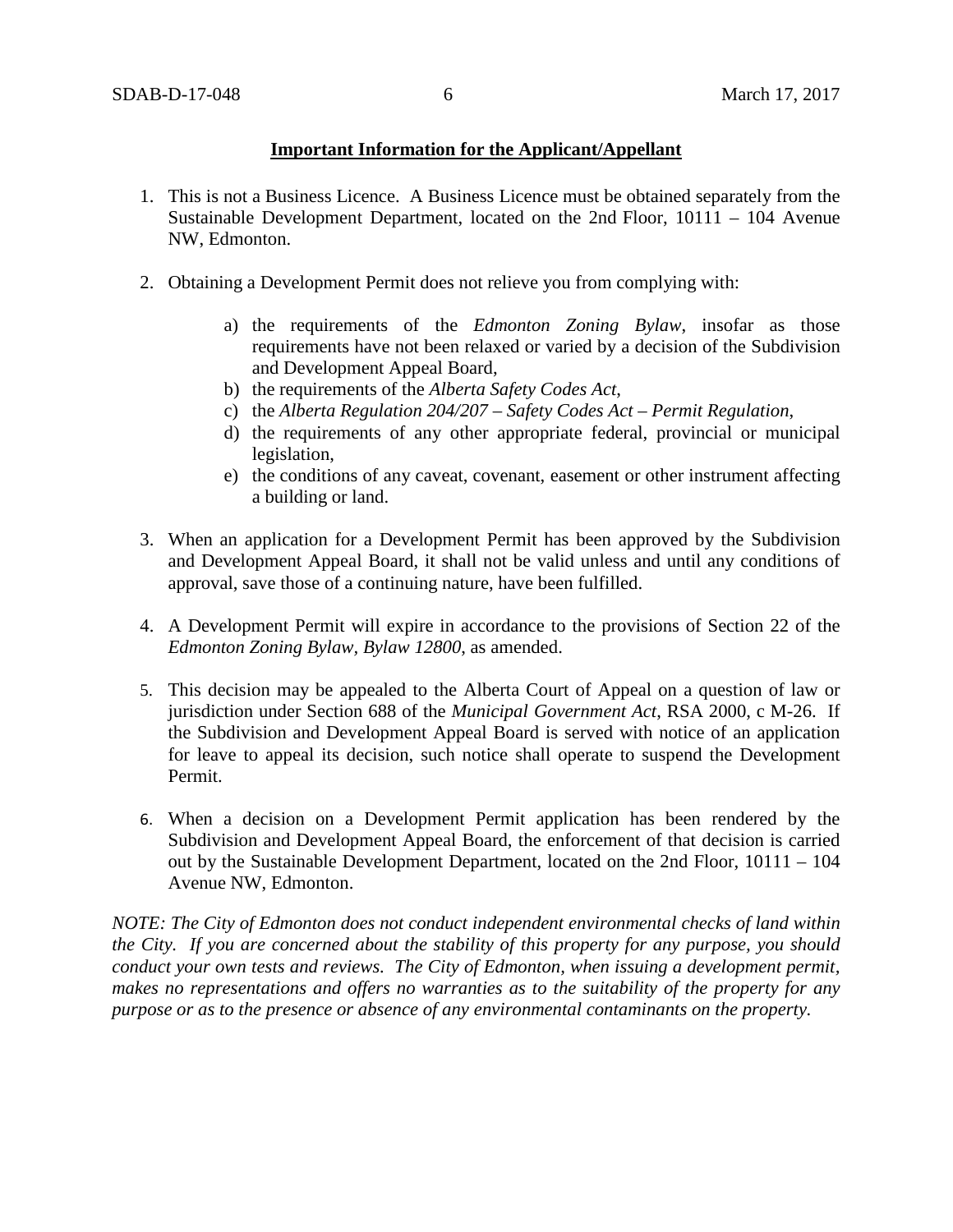

Date: March 17, 2017 Project Number: 223071291-002 File Number: SDAB-D-17-046

# **Notice of Decision**

[1] On March 2, 2017, the Subdivision and Development Appeal Board (the "Board") heard an appeal that was filed on **February 7, 2017**. The appeal concerned the decision of the Development Authority, issued on February 2, 2017, to refuse the following development:

# **To install a Freestanding Minor Digital Off-premises Sign (6.1 metres by 3.0 metres - facing East/West)**

- [2] The subject property is on Plan 8220508 Blk 30 Lot 9, located at 17104 90 Avenue NW, within the CSC Shopping Centre Zone. The Summerlea Neighbourhood Area Structure Plan applies to the subject property.
- [3] The following documents were received prior to the hearing and form part of the record:
	- Copy of the Development Permit application with attachments, proposed plans, and the refused Development Permit;
	- The Development Officer's written submissions; and
	- The Appellant's submission of documents.
- [4] The following exhibits were presented during the hearing and form part of the record:
	- Exhibit  $A$  Elevation drawing submitted by the Appellant
	- Exhibit B Photographs submitted by the Appellant

## **Preliminary Matters**

[5] At the outset of the appeal hearing, the Presiding Officer advised that Mr. Colistro had previously been the Chairman of the Board and had left approximately two years ago. The Presiding Officer confirmed with the parties in attendance that there was no opposition to the composition of the panel.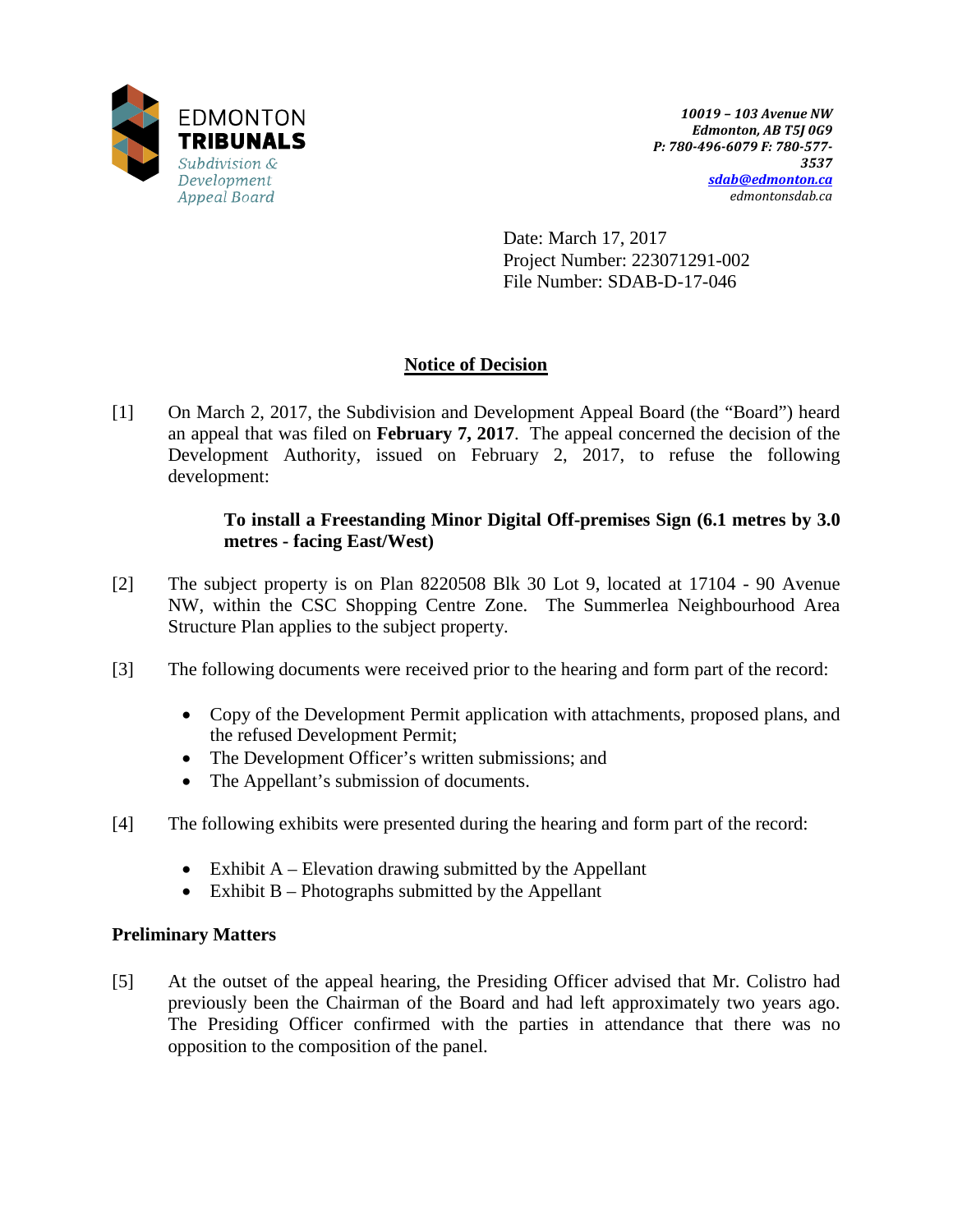- [6] The Presiding Officer outlined how the hearing would be conducted, including the order of appearance of parties, and no opposition was noted.
- [7] The appeal was filed on time, in accordance with Section 686 of the *Municipal Government Act*, R.S.A 2000, c. M-26 (the "*Municipal Government Act*").

### **Summary of Hearing**

- *i) Position of the Appellant, Mr. R. Colistro, Legal Counsel for Icewerx Consulting Inc.*
- [8] The sign was originally approved in April 16, 2013. Thereafter, it was constructed and put into operation.
- [9] As evidenced in the photographs provided in the Development Officer's submission, the placement of the sign is consistent with other signage on the street.
- [10] Previously the City was more relaxed in its interpretation of the setback regulations. A sign could be built into a setback if the pole was located outside the setback.
- [11] In this case, the pole is located outside the setback but the overhang is in the setback.
- [12] Mr. Colistro submitted an elevation drawing, marked Exhibit A. It is the same sign as the one approved in 2013 except the pole is to one side of the sign rather than in the middle.
- [13] Section 687 of the *Municipal Government Act* provides that the Board may issue a development permit even though the proposed development does not comply with the land use bylaw if, in its opinion, the proposed development would not unduly interfere with the amenities of the neighbourhood, nor materially interfere with or affect the use, enjoyment or value of neighbouring parcels of land, and the proposed development conforms with the use prescribed for that land or building in the land use bylaw.
- [14] In this case, the proposed sign is a Discretionary Use in the CSC Shopping Centre Zone. Other than the setback requirement, the sign complies with all other sign regulations.
- [15] Mr. Colistro referred to the aerial photograph of the site included in the Development Officer's submission. To the west of the site is the overflow parking site for West Edmonton Mall. Across the street from the site is the parking lot for West Edmonton Mall. The sign will not look out of place as the area is commercial and commercial signage is quite prominent. It is not located close to any residential area so there will be no interference with residents. There are no issues with separation distance to other signs. Other signs are either On-premises Signs or signs with no permits in place.
- [16] As evidenced by the email provided, Transportation Services has no objection to the proposed sign.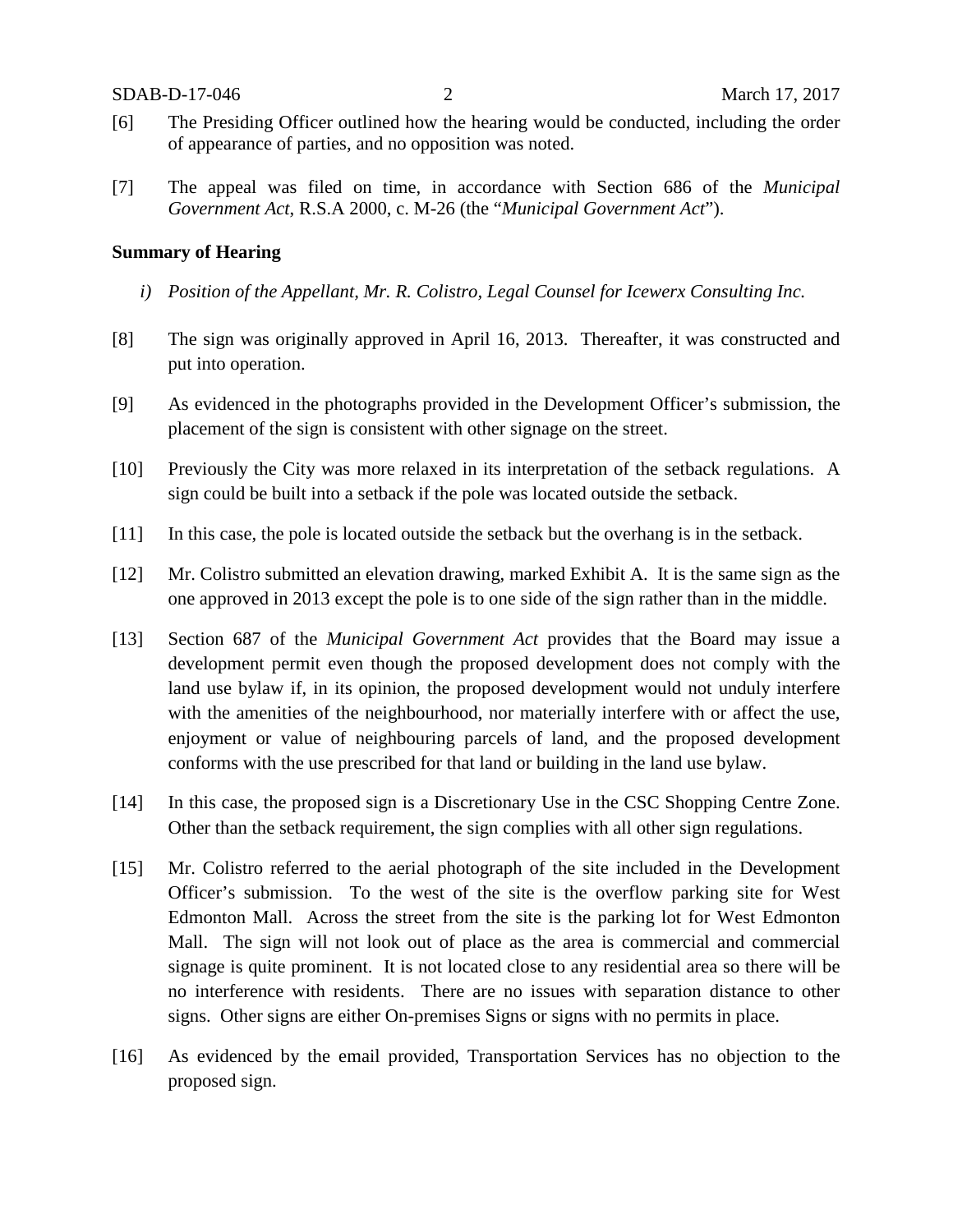- [17] There have been no known complaints since 2013.
- [18] There is no history of traffic incidents.
- [19] The sign is located entirely within the property.
- [20] The sign is situated 6 feet from the ground. The sign does not impact sightlines. The sign automatically adjusts with light.
- [21] The Appellant is seeking a 5 year term. This gives the City and any affected party an opportunity to reevaluate the sign to ensure compatibility and no undue impact.
- [22] The list of standard conditions set out by the Development Officer would be acceptable to the Appellant and would operate to mitigate any impact of sign.
- [23] In response to the Board's questions, Mr. Colistro provided the following information:
	- a) Shifting the sign further back would create more obstruction than currently exists.
	- b) The application is to leave the sign in its current place. Moving the pole to the center of the sign would involve significant construction issues.
	- c) There are no digital signs within 300 metres. There is signage along the avenue that is not digital. Mr. Colistro indicated that since the sign is completely within the property, no encroachment agreement is necessary.
	- *ii) Position of the Development Officer, Mr. S. Ahuja*
- [24] Mr. Ahuja referred to the plans submitted with the 2013 permit application which clearly show a 6 meter setback from the property line to the face of sign. The 2013 application shows the whole sign within 5.6 metres of the property line. The pole is not located 6 meters from the property line.
- [25] The sign will not be blocked by the gas bar canopy.
- [26] Under Section 17 of the *Edmonton Zoning Bylaw*, if a sign is not located as approved, that permit is invalid. There was a compliance initiated on this property that later revealed this sign was not located as approved. The complete sign is within the setback.
- [27] Upon questioning from the Board, Mr. Ahuja referenced the aerial photograph and indicated where the sign should have been located, with the pole in the center of the sign and the face of the sign at 6 metres from the property line.
- [28] Upon questioning from the Board, Mr. Ahuja indicated that Transportation reviews a location of a sign relative to the stop line. They review the traffic cone of vision and guidelines for distraction. Setbacks are considered *Edmonton Zoning Bylaw* requirements.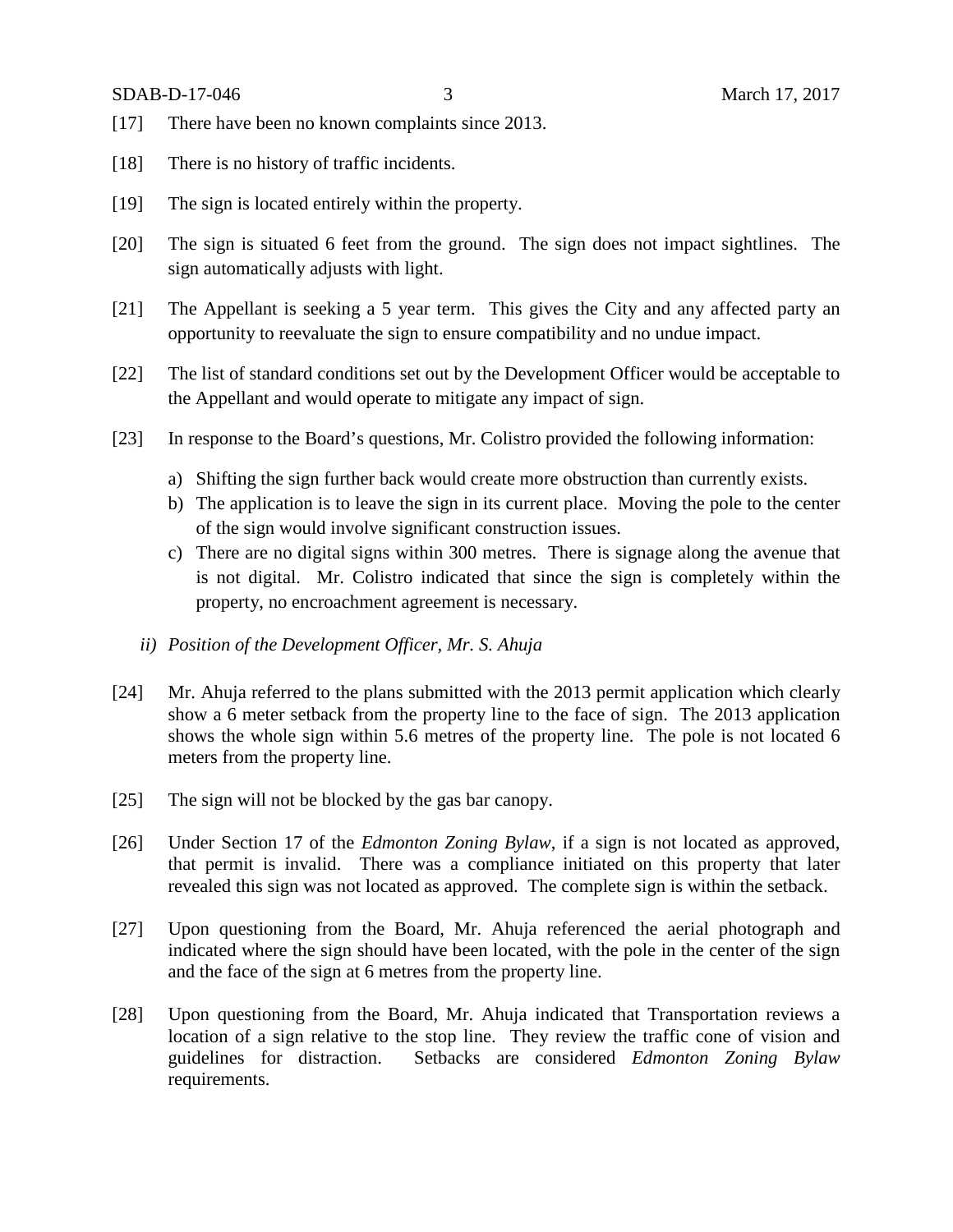- [29] Upon questioning from the Board, Mr. Ahuja indicated that in order for this sign to conform, both the pole and overhang would have to be relocated. The sign face has to be 6 metres from the property line. The overhang is not located on city property just within the setback.
- [30] Upon questioning from the Board, Mr. Ahuja could not confirm the exact distance of the pole into the setback as the survey does not provide the dimension to the pole. The whole sign appears with 5.6 metres and short the 6 metres requirement.
- [31] Upon questioning from the Board, Mr. Ahuja confirmed the first permit was issued in 2013 and he is not aware of sign prior to that. If this sign is approved, a new Building Permit application would have to be made with the new drawings.
	- *iii) Rebuttal of the Appellant*
- [32] Mr. Colistro submitted additional photographs, marked Exhibit B. The photographs depict 90 Avenue looking westbound, east of 170 street. As can been seen, a good portion of the sign is obstructed. Once the intersection is crossed, the sign is still obstructed. Pushing the sign face further would cause more obstruction.
- [33] The present application has the pole where it currently exists and a variance is required. Mr. Colistro acknowledges that the sign was not built in accordance with the plans as approved in 2013. They are asking the Board to consider the application pursuant to its test and they have provided sufficient grounds for a variance.
- [34] The drawings for the Building Permit will be based on the current sign location.

## **Decision**

- [35] The appeal is **ALLOWED** and the decision of the Development Authority is **REVOKED**. The development is **GRANTED** as applied for to the Development Authority, subject to the following **CONDITIONS**:
	- 1. This Minor Digital Off-premises Sign permit is approved until March 17, 2022.
	- 2. The Minor Digital Off-premises Sign shall comply in accordance to the approved plans submitted.
	- 3. Minor Digital Off-premises Signs shall use automatic light level controls to adjust light levels at night, under cloudy and other darkened conditions to reduce light pollution, in accordance with the following:
		- a) Ambient light monitors shall automatically adjust the brightness level of the Copy Area based on ambient light conditions. Brightness levels shall not exceed 0.3 footcandles above ambient light conditions when measured from the Sign face at its maximum brightness, between sunset and sunrise, at those times determined by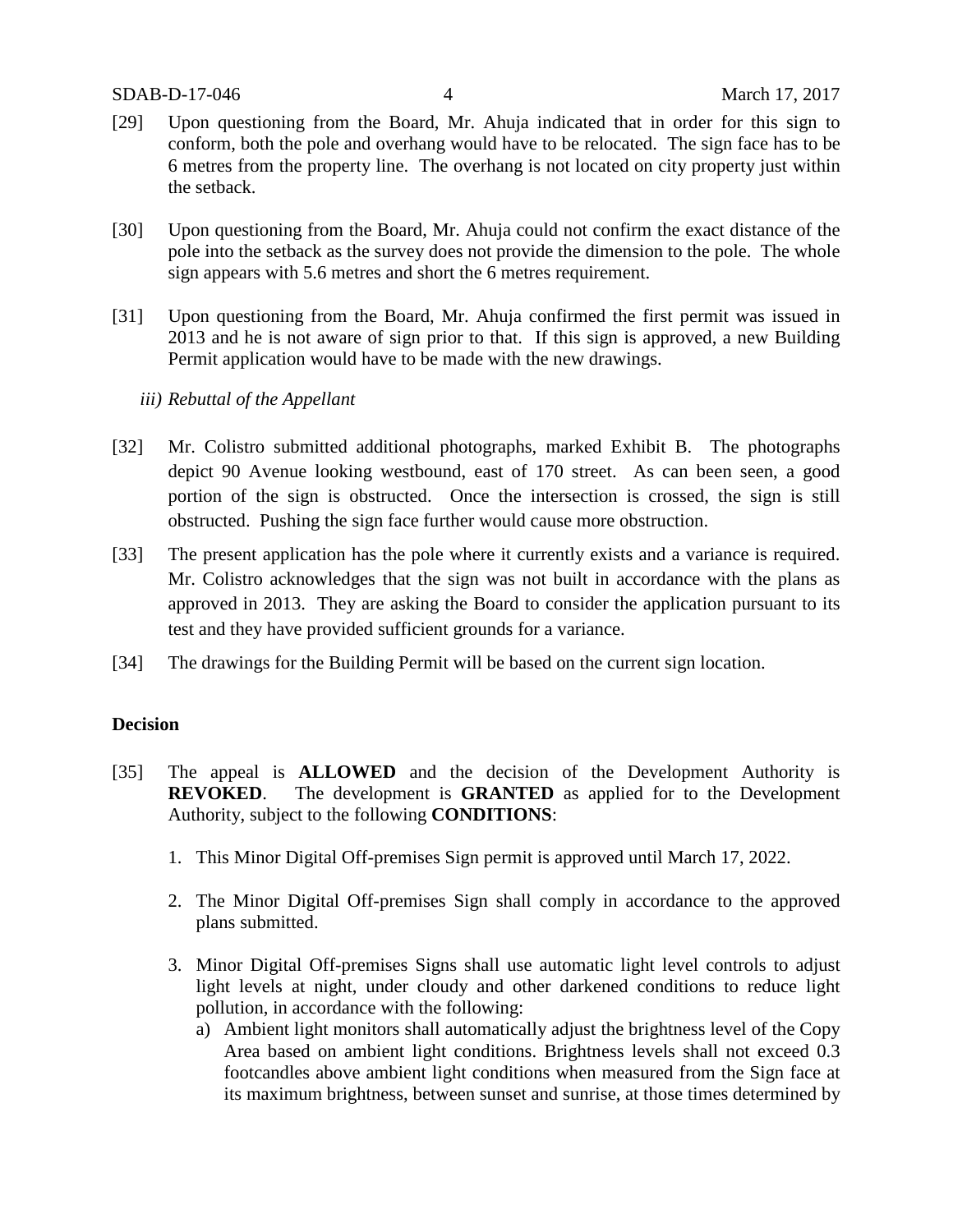the Sunrise / Sunset calculator from the National Research Council of Canada; (Reference Section 59.2(5)(a))

- b) Brightness level of the Sign shall not exceed 400 nits when measured from the Sign face at its maximum brightness, between sunset and sunrise, at those times determined by the Sunrise/Sunset calculator from the national research Council of Canada (Reference Section 59.2(5)(b))
- 4. The Minor Digital Off-Premises Sign shall comply with the following conditions in consultation with the Transportation Planning, in accordance to Section 59.2(11):
	- a) That, should at any time, Transportation Planning and Engineering determine that the Sign face contributes to safety concerns, the owner/applicant must immediately address the safety concerns identified by removing the Sign, deenergizing the Sign, changing the message conveyed on the Sign, and or address the concern in another manner acceptable to Transportation Planning and Engineering.
	- b) That the owner/applicant must provide a written statement of the actions taken to mitigate concerns identified by Transportation Planning and Engineering within 30 days of the notification of the safety concern. Failure to provide corrective action will result in the requirement to immediately remove or de-energize the Sign.
	- c) The proposed Sign shall be constructed entirely within private property. No portion of the Sign shall encroach over/into road right-of-way.

### ADVISEMENT:

Should the Applicant wish to display video or any form of moving images on the Sign, a new Development Application for a Major Digital Sign will be required. At that time, Transportation Services will require a safety review of the sign prior to responding to the application.

- [36] In granting the development the following variances to the *Edmonton Zoning Bylaw* are allowed:
	- a) Section 59E.3(5)(i), which states that proposed Signs with an Area greater than 8.0 square metres shall not be located within any Setback, is waived. The minimum allowable Setback of 6.0 metres as per Section 320.4(3) is varied to allow a deficiency of 5.73 metres, thereby decreasing the minimum allowed to 0.27 metres.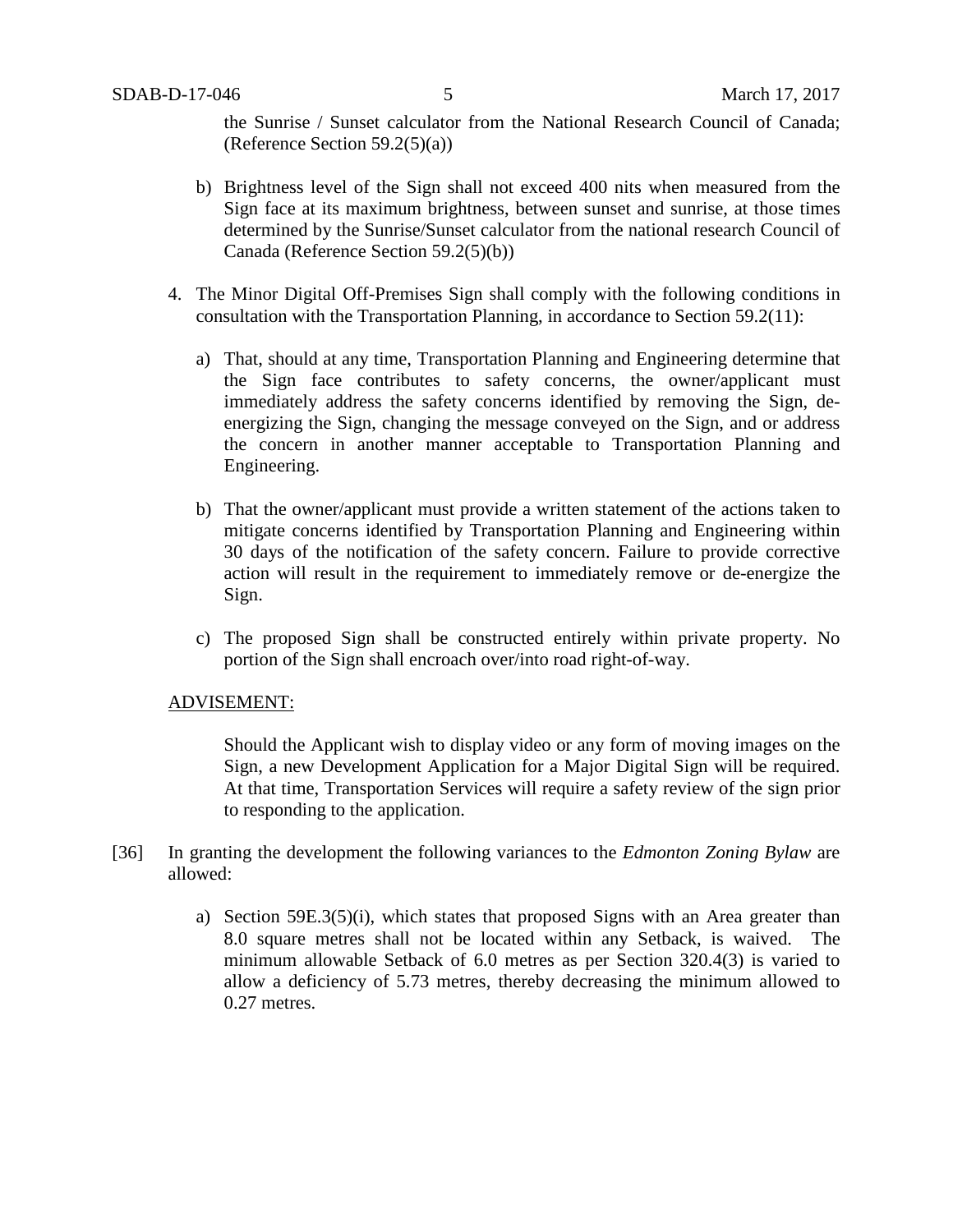#### **Reasons for Decision**

- [37] A Minor Digital Off-premises Sign is a Discretionary Use in the CSC Shopping Centre Zone.
- [38] The Board finds this development is reasonably compatible with the surrounding neighbourhood as, based on the photographic evidence provided, signage of all types and variety are prevalent in the neighbourhood
- [39] The Board finds the proposed development with variance would not unduly interfere with the amenities of the neighbourhood, nor materially interfere with or affect the use, enjoyment or value of neighbouring parcels of land because:
	- a) This Sign complies with every other required regulation, other than Setback.
	- b) There are not any known complaints or traffic incidents associated with this Sign during its operational period.
	- c) Transportation does not object to this Sign.
	- d) There are no nearby residential developments that would be affected by this Sign.
	- e) The photographic evidence provides that much of land uses surrounding this Sign are parking lots.
	- f) The Sign is contained entirely within the Site and no encroachment agreements are required.
- [40] The conditions imposed will mitigate any potential adverse effects that the Sign may have.

Mr. V. Laberge, Presiding Officer Subdivision and Development Appeal Board

Board members in attendance: Ms. P. Jones, Ms. G. Harris, Mr. A. Nagy, Ms. K. Thind